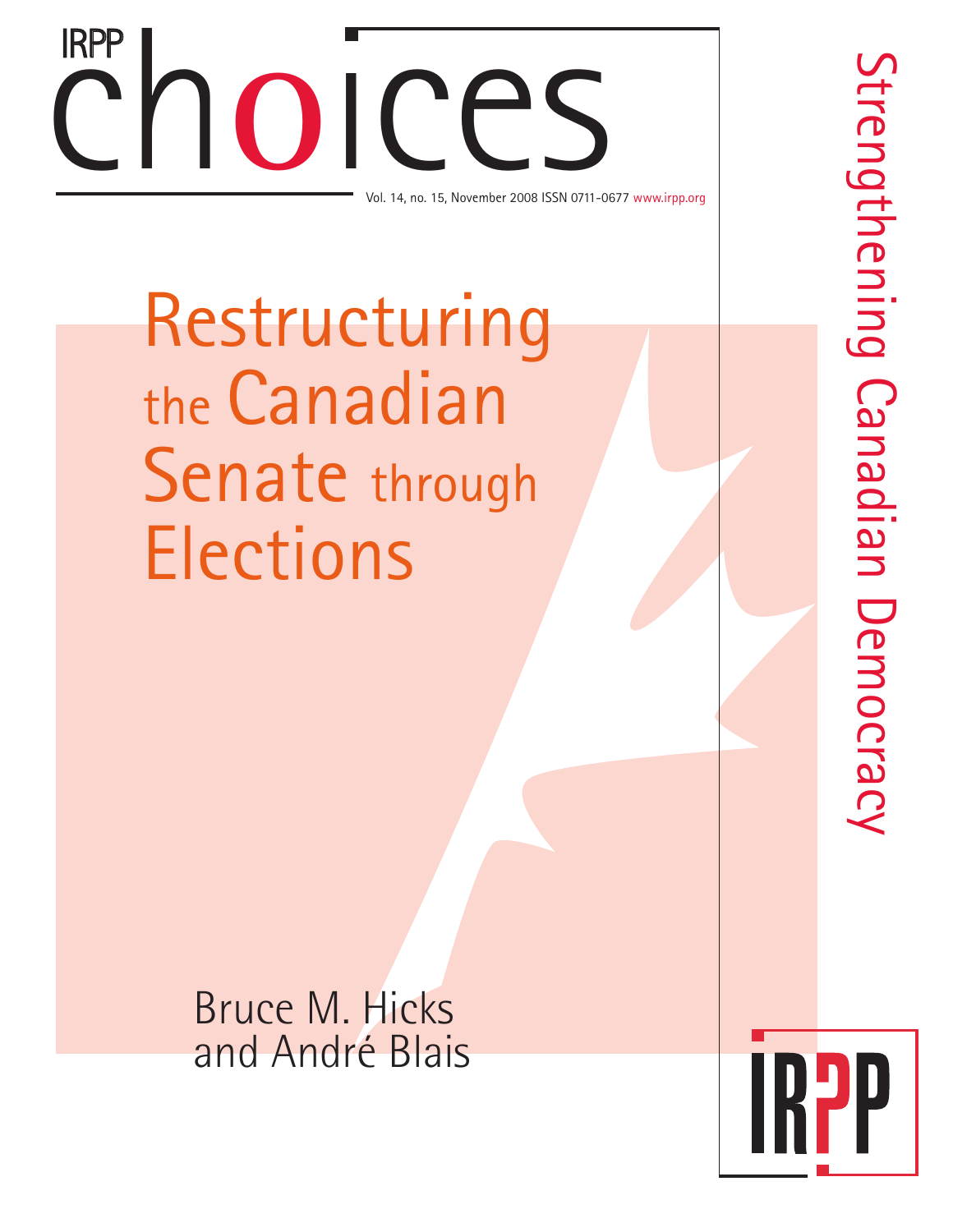

F ounded in 1972, the Institute for Research on Public Policy is an independent, national, nonprofit organization.

IRPP seeks to improve public policy in Canada by generating research, providing insight and sparking debate that will contribute to the public policy decisionmaking process and strengthen the quality of the public policy decisions made by Canadian governments, citizens, institutions and organizations.

IRPP's independence is assured by an endowment fund established in the early 1970s.

F ondé en 1972, l'Institut de recherche en politiques publiques (IRPP) est un organisme canadien, indépendant et sans but lucratif.

L'IRPP cherche à améliorer les politiques publiques canadiennes en encourageant la recherche, en mettant de l'avant de nouvelles perspectives et en suscitant des débats qui contribueront au processus décisionnel en matière de politiques publiques et qui rehausseront la qualité des décisions que prennent les gouvernements, les citoyens, les institutions et les organismes canadiens.

L'indépendance de l'IRPP est assurée par un fonds de dotation établi au début des années 1970.

**Bruce M. Hicks** is currently part-time faculty at Concordia University, and holds a SSHRC Joseph-Armand Bombardier CGS Doctoral Fellowship at the Université de Montréal. A former political strategist, journalist and publisher, he has been a reporter for United Press International (UPI) and National Public Radio and was Ottawa bureau chief for UPI, a syndicated columnist in mostly Thomson newspapers, and has created and edited such resource books as *The Parliamentary Rolodex and the Financial Post's Directory of Government*. As an academic, his research has appeared in *Constitutional Forum*, *Review of Constitutional Studies* and *Parliamentary Perspectives*, as well as IRPP's *Policy Options* and *Policy Matters*. His current research interests are Senate reform, the Constitution, and political participation and representation.

**André Blais** is a professor of political science at the Université de Montréal and holds the Canada Research Chair in Electoral Studies. He is a fellow of the Royal Society of Canada, and a research fellow with the Centre for the Study of Democratic Citizenship, the Centre interuniversitaire de recherche en économie quantitative, and the Center for Interuniversity Research Analysis on Organizations. He is a past president of the Canadian Political Science Association and has authored and edited 18 books, of which the most recent is *To Keep or To Change First Past The Post? The Politics of Electoral Reform*. His current research interests are elections, electoral systems, turnout, public opinion, and methodology.

This publication was produced under the direction of Geneviève Bouchard and Leslie Seidle, Research Directors, IRPP. The manuscript was copy-edited by Barbara Czarnecki, proofreading was by Mary Williams, production was by Jenny Schumacher, art direction was by Schumacher Design and printing was by AGL Graphiques.

Copyright belongs to the IRPP. To order or request permission to reprint, contact:

#### IRPP

1470 Peel Street, Suite 200 Montreal, Quebec H3A 1T1 Telephone: 514-985-2461 Fax: 514-985-2559 E-mail: irpp@irpp.org

All *IRPP Choices* and *IRPP Policy Matters* are available for download at **www.irpp.org**

To cite this document:

Hicks, Bruce M., and André Blais. 2008. "Restructuring the Canadian Senate through Elections." *IRPP Choices* 14 (15).

The opinions expressed in this paper are those of the authors and do not necessarily reflect the views of the IRPP or its Board of Directors.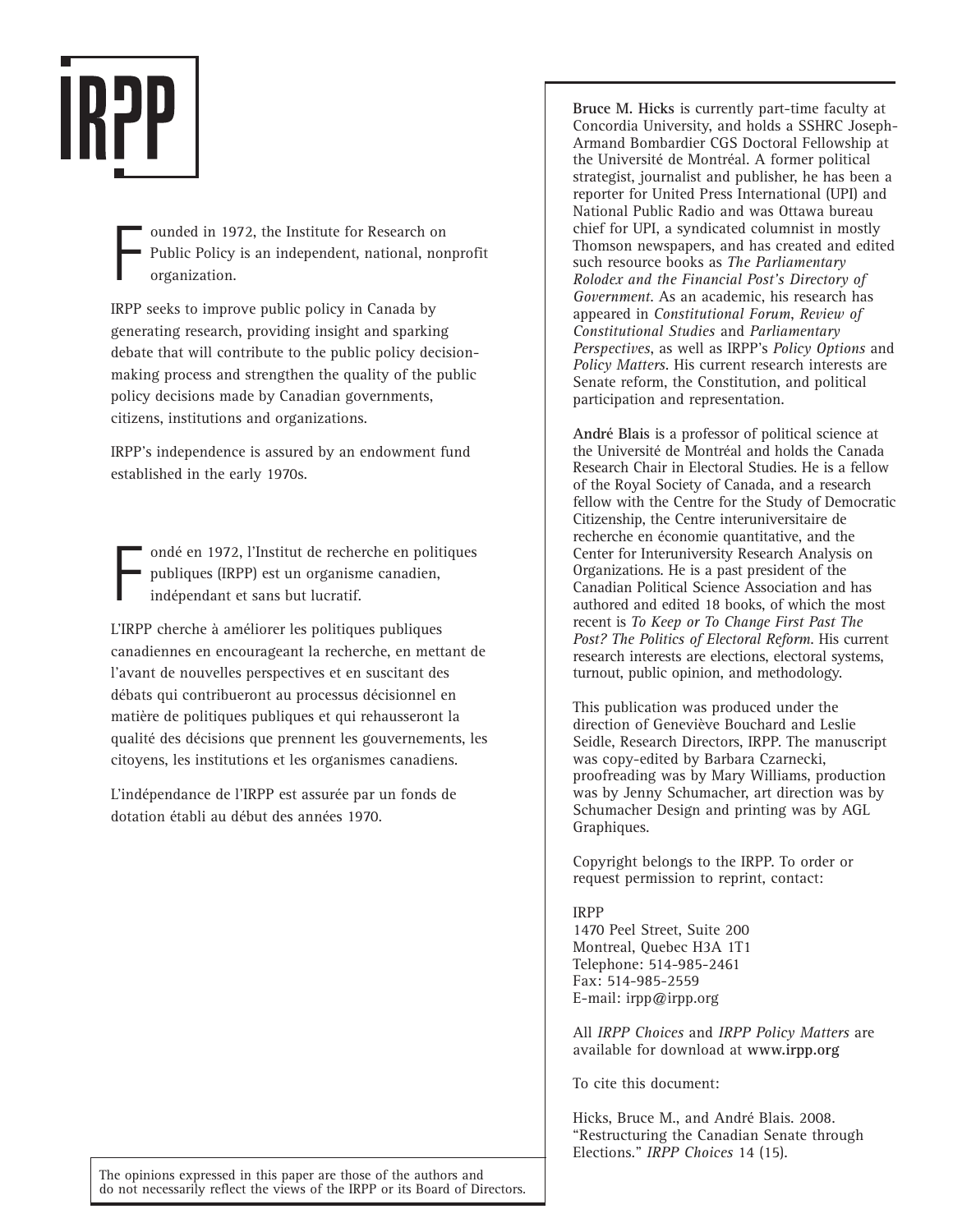### Strengthening Canadian Democracy / Renforcer la démocratie canadienne

Research Directeur / Directrice de recherche Geneviève Bouchard

ince the 1960s, increased levels of education and changing social values have prompted calls for increased democratic participation, both in Canada and internationally. Some modest reforms have been implemented in this country, but for the most part the avenues provided for public participation lag behind the demand. The Strengthening Canadian Democracy research program explores some of the democratic lacunae in Canada's political system. In proposing reforms, the focus is on how the legitimacy of our system of government can be strengthened before disengagement from politics and public alienation accelerate unduly.

epuis les années 1960, le relèvement du niveau d'éducation et l'évolution des valeurs sociales ont suscité au Canada comme ailleurs des appels en faveur d'une participation démocratique élargie. Si quelques modestes réformes ont été mises en œuvre dans notre pays, les mesures envisagées pour étendre cette participation restent largement insuffisantes au regard de la demande exprimée. Ce programme de recherche examine certaines des lacunes démocratiques du système canadien et propose des réformes qui amélioreraient la participation publique, s'intéressant par le fait même aux moyens d'affermir la légitimité de notre système de gouvernement pour contrer le désengagement de plus en plus marqué de la population vis-à-vis de la politique.



# Contents

- 2 Introduction
- 3 Lessons from Other Countries
- 10 The Harper Government's Senate Reform Proposals
- 16 Conclusion
- 17 Notes
- 19 References
- 21 Résumé
- 22 Summary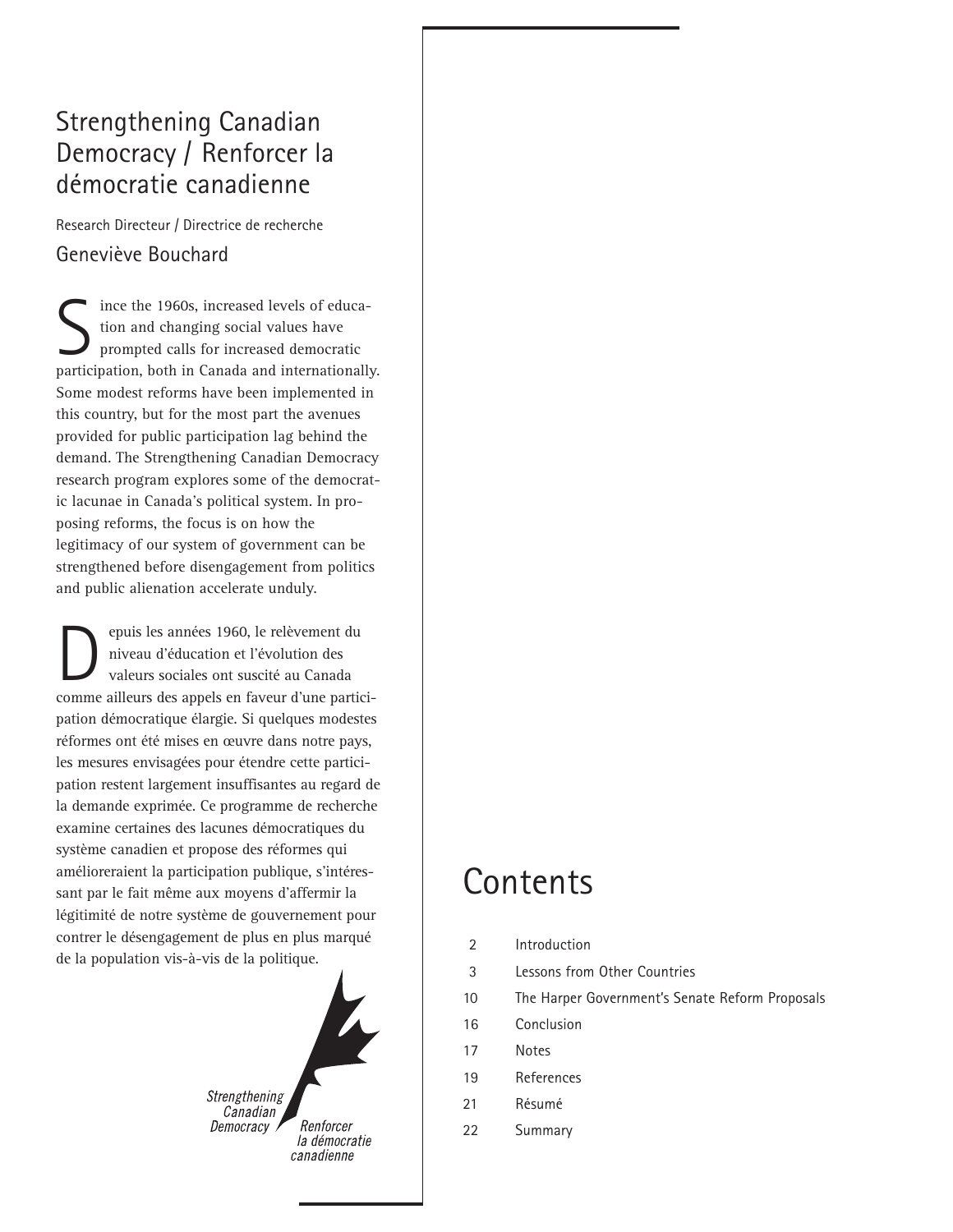## Restructuring the Canadian Senate through Elections

Bruce M. Hicks and André Blais

### Introduction

S hortly after the 2006 election, at an IRPP<br>working lunch on the reform of democratins institutions held on May 8, 2006, Senator<br>Hygh Sosial, the moderator of the discussion working lunch on the reform of democratic institutions held on May 8, 2006, Senator Hugh Segal, the moderator of the discussion, informed the audience that the new Conservative government would shortly be unveiling an initiative to reform the Canadian Senate. He did not offer details, other than to say that it would be designed to avoid the dreaded constitutional negotiations that for the previous two decades had ended only in acrimony, disappointment and additional fissures in the constitutional fabric.

Four weeks later, in the Senate of Canada, the first of two pieces of legislation was introduced: *An Act to Amend the Constitution Act, 1867 (Senate Tenure)*. This bill proposed amending the Constitution by the federal Parliament alone so as to reduce senators' terms to eight years from the current appointment until age 75. Then, on December 13, 2006, the government tabled in the House of Commons *An Act to Provide for Consultations with Electors on Their Preferences for Appointments to the Senate (Senate Appointment Consultations Act)*. This second bill, a simple Act of Parliament, would have authorized the federal cabinet to order the chief electoral officer (or, alternatively, provincial chief electoral officers) to hold elections in any province or territory to determine who should be appointed to the Senate. Though these elections were purported to be simply consultative, and justified as a temporary measure until proper Senate reform through constitutional means could be undertaken, the effect would have been to ensure that in the future all senators would be elected in province-wide elections through a form of proportional representation known as single transferable voting (STV).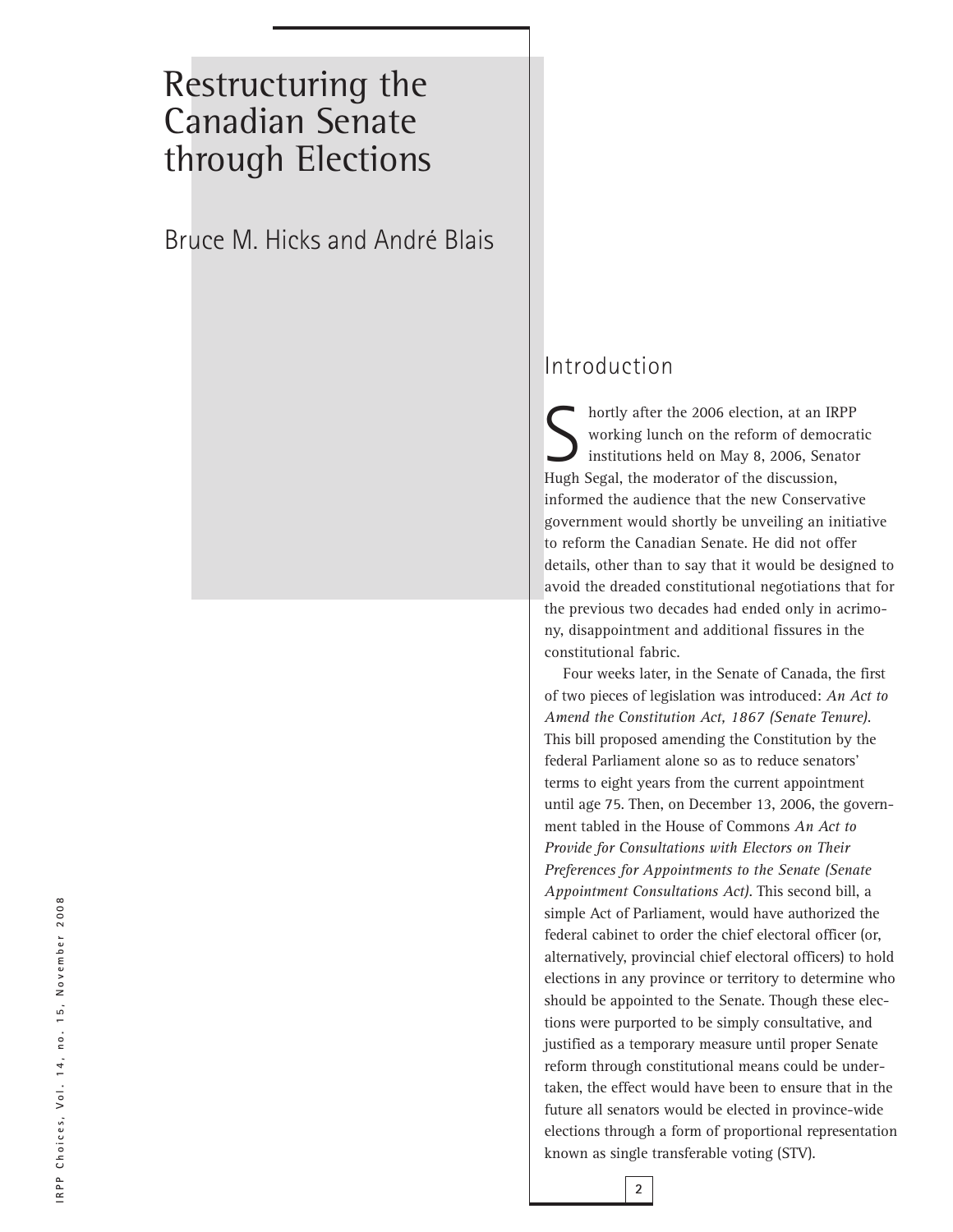The government prorogued Parliament on September 14, 2007, and both bills died on the order paper. But both were reintroduced one month later and numbered C-19 (*Senate Tenure*) and C-20 (*Senate Appointment Consultations Act*). When a federal election was called for October 14, 2008, the advance of these bills was halted again. However, the Harper government has said it will reintroduce both of these pieces of legislation when Parliament resumes.

These are significant pieces of legislation for two important reasons. First, they propose changing the Senate from an appointed body to an elected body without holding federal-provincial negotiations and obtaining provincial legislative concurrence. Second, the federal government is recommending for the first time a form of proportional representation, a departure from every previous government's Senate reform proposals and also from every federal government position on parliamentary elections in the modern era.

This proposal is therefore deserving of great attention by Canadians. Yet, to date, it has drawn scant interest from the media. This is perhaps not entirely surprising, as the Canadian Senate is generally ignored. It is not seen as a politically relevant body, and research about it is usually limited to the single perspective of what this chamber was designed to offer, what it can offer and what it has offered to a parliament based on the Westminster model of responsible parliamentary government.

Yet the very fact that a federal government placed these two pieces of legislation before Parliament calls for a broader analytical perspective. The constitutional implications alone necessitate a proper understanding of whether changes that purported to be nothing more than ordinary legislation designed to permit public input into prime-ministerial appointments could materially affect the balance of power within Parliament (or between levels of government). In short, can structural change be achieved through election rules?<sup>1</sup>

To partially answer this question, the evidence from other countries with respect to bicameralism will be reviewed, in terms of both the configuration of second chambers generally and electoral systems specifically, in the first part of this study. This perspective is essential since there is, at least in our current understanding, no instructive theory on bicameralism that recommends a particular organizational structure.

The second part of this study will focus on the Canadian Senate and the specific proposal advanced by the Harper government in the 39th Parliament. As noted, this proposal was billed as simply a temporary measure to permit the prime minister to obtain public input into his appointments. However, the legislation provided detailed rules for holding elections under STV. This proposed system and its implications need to be properly understood. After all, electoral systems, on one level, reflect a society's values by determining the rules by which citizens choose their representatives in a democracy.

It is noteworthy that in each province where some form of proportional representation has been considered, the principle has been that any change to the method of selecting legislators must have the widest possible public consultation, and a number of provinces have therefore conducted citizens' forums and referendums.2 Yet the Harper government's approach to these two bills, one of which would actually have changed the Canadian Constitution even if it only required passage through Parliament, was that they should be treated no differently than ordinary pieces of legislation.

### Lessons from Other Countries

Senates, and bicameralism<sup>3</sup> more generally, are<br>insufficiently studied by academics and largel<br>ignored by political elites, particularly in com insufficiently studied by academics and largely ignored by political elites, particularly in comparison to lower chambers, like the House of Commons. The German Bundesrat, which was the idealized model for many of the Canadian Senate reform proposals advanced in the early part of Canada's patriation round of constitutional negotiations in the late 1970s and early 1980s, has not been "adequately examined in parliamentary research," even in Germany (Thaysen and Davidson 1990, 7). Patterson notes that the United States Senate, which is arguably the most powerful upper chamber in the world and has been the model for many Latin American senates, "was largely neglected by political scientists until the 1980s," and the British House of Lords, which was the template for bicameralism in general, "attracted little scholarly attention until the 1990s" (Patterson 1999, x).

To further complicate our understanding of upper chambers, the approach to scholarship varies by country. Countries with unitary systems of government, particularly countries with unelected upper chambers, appear to generate interest only in the deficiencies of their upper chambers; while in countries that have influential upper chambers — that is, countries that have elected chambers or are federal — the focus is on conflict and power distribution between the two cham-

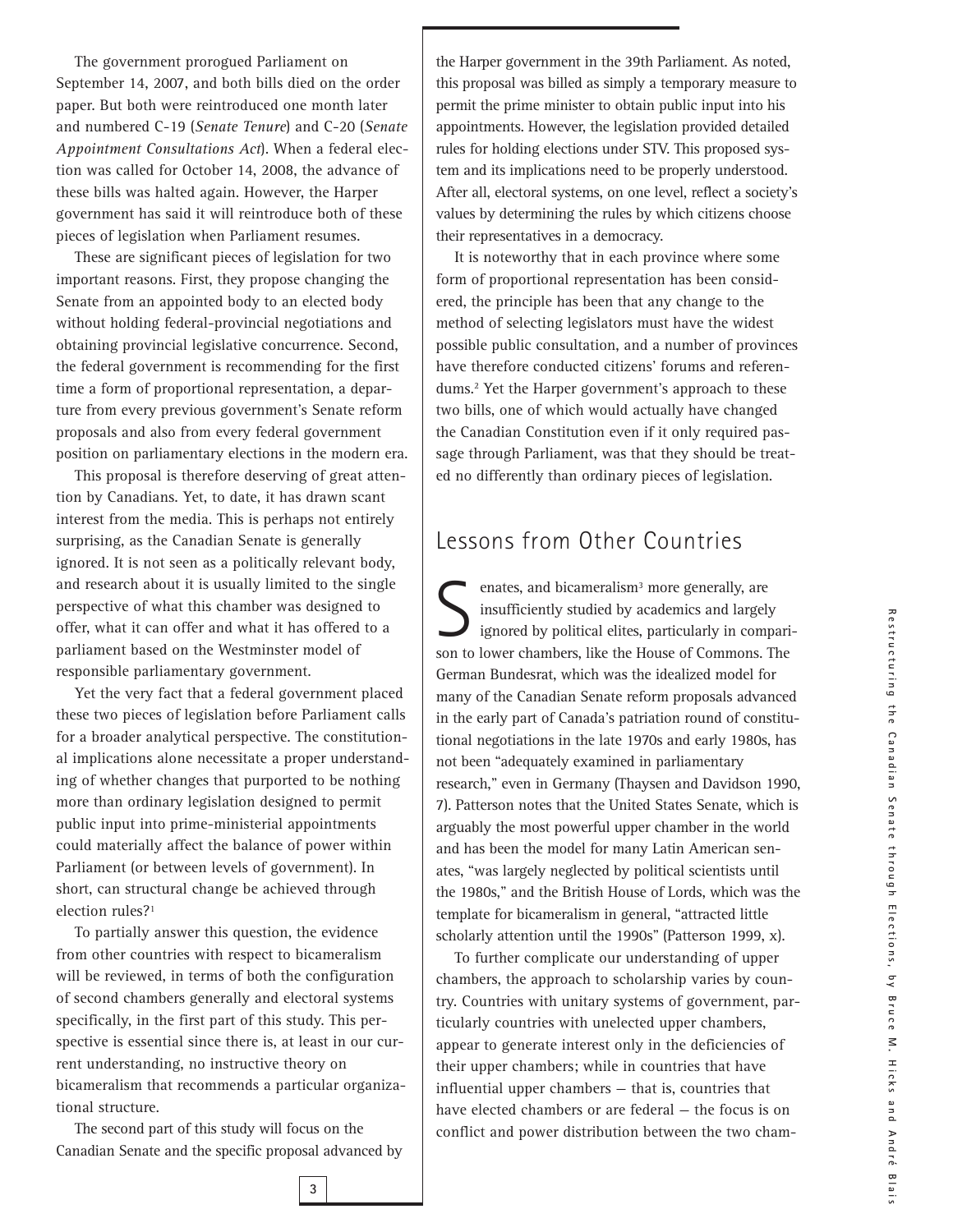bers (Tsebelis and Money 1997).<sup>4</sup> Although Canada is a federal country, the role of the unelected Senate in servicing federalism by advocating on behalf of provincial, particularly governmental, interests has always been doubtful (Watts 1996, 2003; Russell 2000; Smith 2003; Forsey 1982), so scholarship tends to be similar to that of unitary countries.

This dearth of scholarship means that bicameralism is "under-researched and under-theorized" (Uhr 2006, 474) and is, at least in the current literature, "a concept in search of a theory" (Shell 2003). That doesn't mean that no one has tried to theorize about bicameralism; it only means that no comprehensive theory that might be useful to our purposes exists. In fact, Patterson and Mughan (1999), Tsebelis and Money (1997), Lees-Smith (1923), Marriott (1910) and Temperley (1910) have each tried to identify a theory of bicameralism through comparative analysis combined with an examination of the theoretical works of the early Greek political philosophers who advocated "mixed government" and the seventeenth- and eighteenth-century theorists who gave the world the theory of federalism. However, their conclusions are little more than a recognition that upper chambers tend to perform the dual function of *representation* and *review* (Hicks 2007, 22). While not an overly useful theory for understanding how Canada should structure its second chamber, it does provide a useful framework for comparing legislative chambers across polities. (For ways of classifying bicameral legislatures see Lijphart 1984; Mastias and Grangé 1987.)

#### **Representation**

The alternative mechanism that an upper chamber provides for representation in diverse societies may explain the general attraction of bicameralism and its particular appeal for federal countries. Unitary countries are fairly evenly divided between unicameral and bicameral legislatures (Lijphart 1999, 202), though "two-thirds of *democratic* national legislatures are bicameral" (Uhr 2006, 477 [emphasis in original]). And while federal countries account for only one-third of bicameral systems in the world (Patterson and Mughan 1999, 10), the "model of bicameral federalism spread so widely that today virtually all federal countries have bicameral legislatures"5 (Tsebelis and Money 1997, 6). The only strictly foundational principle for an upper chamber evident from comparative analysis is that there must be structural differences in representation between the two houses (Russell 2000).

The most common structure for representation in an upper chamber is geographic. Even in historical appointed chambers where membership was based on the "estates," representation was geographic in that members of the aristocracy had originally been given areas of the country to administer as feudal lords, and the spiritual lords also had their regions — the bishops' sees or dioceses. The relationship between representation and geography is more pronounced in federations, as it is usually by territorial boundaries that the subadministrative units are established (though the units themselves may reflect distinct cultural or ethnic groupings).

Table 1 lists the 24 countries that currently operate under federalism. It is noteworthy that all but five of the world's federations also employ bicameralism, particularly given that federalism is itself based on competition between divided levels of government. In all these federal bicameral legislatures, representation in the upper chamber at the federal level is tied in some way to the lower level's administrative units, either by using the same geographic boundaries for direct election or appointment, or by permitting indirect election by the administrative unit.

It is also significant that even in federal countries where the second house represents regions, provinces or states, and the first house represents overall population, the exact number of seats assigned to each geographic unit within the upper chamber varies dramatically by country and is not usually based on equality or population, but is determined by some formula midway between the two.6

The most common method of selecting representation in the upper house is through direct election. Countries with direct election of the entire upper chamber are Australia, Bolivia, Brazil, Colombia, Czech Republic, Dominican Republic, Haiti, Japan, Kyrgyzstan, Mexico, Palau, Paraguay, Poland, Romania, Switzerland and the United States. In a number of other countries, the core representation of the upper chamber is directly elected and then supplemented by indirectly elected or appointed members. Indirect election is half as common as direct election, with most indirect elections conducted by local or provincial legislatures or, as in the case of France, local electoral colleges. Almost a third of the upper chambers are appointed, including those of Germany, where appointments are by the provincial or Land governments, and former and current British colonies like the Bahamas, Barbados, Canada, Grenada, Jamaica and Saint Lucia, where appointments are made by the governors general.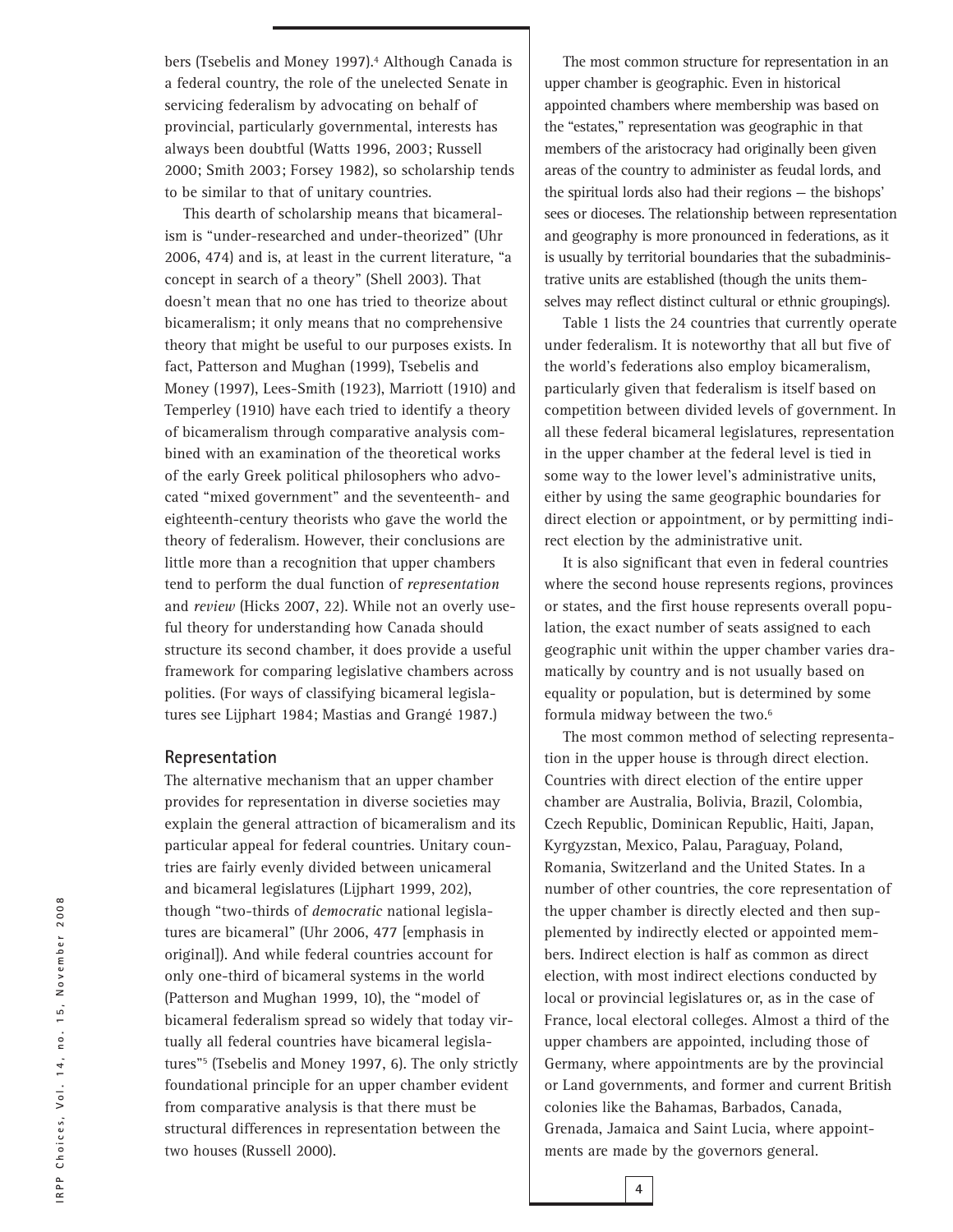#### **Table 1 Countries with Federal Systems**

| Country                  | System        | Constitution | Legislature | Levels         | Administrative units                            |
|--------------------------|---------------|--------------|-------------|----------------|-------------------------------------------------|
| Argentina                | republic      | 18531        | bicameral   | $\overline{2}$ | 23 provinces, 1 district                        |
| Australia                | parliamentary | 1901         | bicameral   | $\overline{2}$ | 6 states, 2 territories                         |
| Austria                  | republic      | 1945         | bicameral   | $\overline{2}$ | 9 provinces (Länder)                            |
| Belgium                  | parliamentary | 1993         | bicameral   | 3 <sup>2</sup> | 10 provinces, 3 regions                         |
| Bosnia and Herzegovina   | republic      | 1995         | bicameral   | $\overline{2}$ | 2 federations, <sup>3</sup> 1 district          |
| Brazil                   | parliamentary | 1988         | bicameral   | $\overline{2}$ | 26 states, 1 district                           |
| Canada                   | parliamentary | 1867         | bicameral   | $\overline{2}$ | 10 provinces, 3 territories                     |
| Comoros                  | republic      | 2001         | unicameral  | $\overline{2}$ | 3 islands                                       |
| Ethiopia                 | republic      | 1995         | bicameral   | $\overline{2}$ | 9 states, 3 2 administrations                   |
| Germany                  | republic      | 19494        | bicameral   | $\overline{2}$ | 16 provinces (Länder)                           |
| India                    | republic      | 19501        | bicameral   | $\overline{2}$ | 28 states, 7 territories                        |
| Malaysia                 | parliamentary | 1963         | bicameral   | $\overline{2}$ | 13 states, 1 territory                          |
| Mexico                   | republic      | 1917         | bicameral   | $\overline{2}$ | 31 states, 1 district                           |
| Micronesia               | republic      | 1979         | unicameral  | $\overline{2}$ | 4 states                                        |
| Nigeria                  | republic      | 1999         | bicameral   | $\overline{2}$ | 36 states, 1 territory                          |
| Pakistan                 | republic      | 20035        | bicameral   | $\overline{2}$ | 4 states, tribal areas, <sup>3</sup> district   |
| Russia                   | republic      | 1993         | bicameral   | $\overline{2}$ | 89 oblasts, republics, okrugs, krays, districts |
| St. Kitts and Nevis      | parliamentary | 1983         | unicameral  | $\overline{2}$ | 14 parishes                                     |
| South Africa             | republic      | 1997         | bicameral   | $\overline{2}$ | 9 provinces                                     |
| Spain                    | parliamentary | 1978         | bicameral   | $\overline{2}$ | 17 communities, 2 districts                     |
| Switzerland              | republic      | 1874         | bicameral   | $\overline{2}$ | 20 cantons, 6 half-cantons                      |
| United Arab Emirates     | federation    | 1971         | unicameral  | $\overline{2}$ | 7 emirates                                      |
| United States of America | republic      | 1789         | bicameral   | $\overline{2}$ | 51 states, 1 district                           |
| Venezuela                | republic      | 1999         | unicameral  | $\overline{2}$ | 23 states, 1 district                           |

Source: Based on Forum of Federations (2007); Central Intelligence Agency (2008).

Revised frequently beginning in the 1960s.

<sup>2</sup> Three levels of governance: federal, regional and linguistic.

<sup>3</sup> Ethnically based.

<sup>4</sup> Basic Law became the constitution of united Germany in 1990.

<sup>5</sup> Established in 1973 but suspended twice due to military coups, then reinstated with amendments.

Whom a representative is to represent is of course disputed, with Madison famously arguing in 1787 that representatives are delegated authority from the citizenry (see Rossiter 1961), and Burke in 1790 suggesting that all members of a legislature cease being local representatives and become members of the national parliament (Burke, in Turner 2003). As societal diversity has come to be acknowledged, the concepts of representation have also evolved, with Pitkin arguing that representation is variously formal, descriptive, symbolic and substantive (1967).

There is no shortage of research on the nature of representation that is achieved by elected officials in lower chambers. While there is less systematic research on representation in upper chambers, it is possible to generalize that in countries where members of the upper chamber are elected directly by the population or indirectly by the provincial legislatures, they generally provide substantive representation for the citizenry, and any minority representatives chosen in this manner furnish the strongest symbolic representation.7 Where senators are appointed by the provincial governments, they are likely to provide direct representation for the provincial government. And in instances of appointment by the central government, they are likely to represent the country's interests more than regional interests.

#### **Review**

It has been argued that when looked at comparatively, regional representation is not necessarily required and that review is therefore the more important of the two functions (Brennan and Lomasky 1993, 214). This is a misconception since it is rare that representation in both chambers is based on the same principle. Even where a similar mechanism for selection has been used for both chambers, the differences in size between the chambers.<sup>8</sup> combined with the different terms or dates of selection and the variable opinion of voters, will always ensure that the representation principles in the two chambers will be different (Tsebelis and Money 1997, 53-4).<sup>9</sup>

Lijphart argues that for a country to have a strong upper chamber, it must have different representation in the second chamber, similar constitutional authority to veto legislation and the public legitimacy to exercise that authority (1999, 200). Upper chambers with elected members tend to have power coequal to that of their lower houses, whereas appointed or hereditary houses are often restricted in their legislative powers (Tsebelis and Money

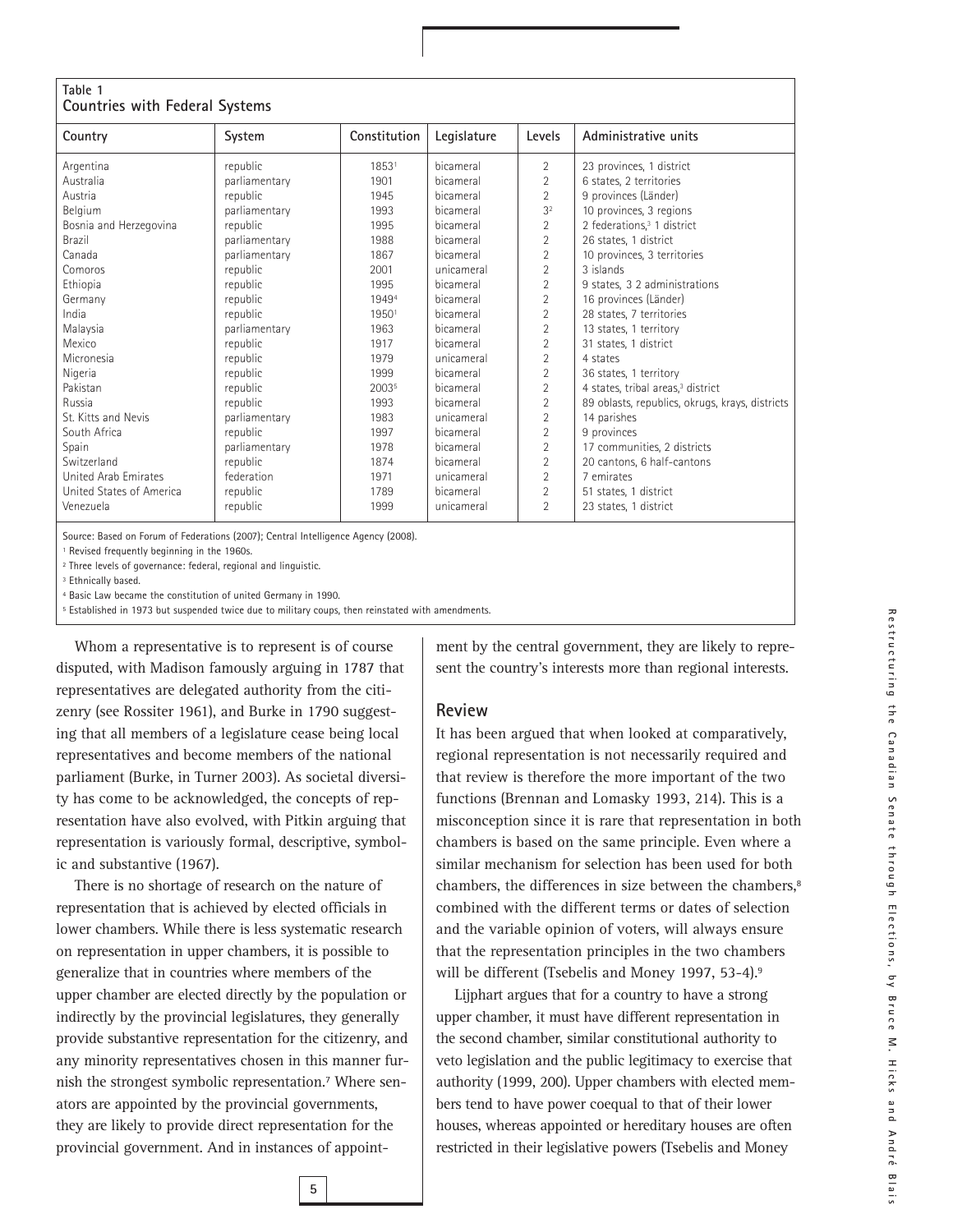1997, 45). Even where coequal constitutional powers are given to an unelected upper chamber, public legitimacy to use those powers is often lacking. Temperley observed this trend a century ago when he wrote, "Power seems to be enjoyed by the Upper Chamber in proportion as its composition is democratized" (1910, 62). Today, however, we know that appointed upper chambers in federations where representation is on behalf of administrative units have more legitimacy than those where appointment is exclusively the purview of the federal government or is based on the historic claims of a social class (Mastias and Grangé 1987).

It must be stressed that bicameralism "appears to have little effect on the relationship between the legislature and the executive" (Tsebelis and Money 1997, 1), and that the second chamber is about legislation, not governance. This is as true for republics, where the president is elected separately, as it is for parliamentary systems, where even though the government requires the support of Parliament, this support is always delivered through the popularly elected lower house. Bicameralism is about legislative review.

But there is some evidence that bicameralism affects policy formation, and this is true even for weak and unelected bicameral chambers, where the effect is known as "Cicero's puzzle" (Tsebelis and Money 1992, 1997). Although bicameralism does not affect the executive's choices in forming and administering a government, there appears to be a relationship in parliamentary systems between the length of a government's time in office and whether it has a majority in the second chamber (Druckman and Thies 2002).

The issue of the impact of upper chambers on intergovernmental relations within a federation is a point of much speculation, though with little clear evidence. For example, a proposed shift of the Canadian Senate from being appointed federally to being appointed by the provincial governments was characterized by the federal government as a move to decentralize but was seen by at least one province as likely to centralize the federation instead (Smith 2003). Not surprisingly, an elected Senate has also been characterized as having both centralizing and decentralizing tendencies (Smiley 1985).

This debate must return to the simple fact that bicameralism is about legislation and not governance, and the areas of legislative jurisdiction are determined by constitutions and courts. So changes in methods of selection that would make an upper chamber more effective are unlikely to affect provincial legislation or provincial legislative competence in

any way. At the federal level, on the other hand, a more effective upper chamber would increase the number of players who have vetoes over federal legislation and thus increase the probability of phenomena associated with multiple vetoes: namely, policy stability, government instability and independence of the bureaucracy and the judiciary (Tsebelis 2002, 143; Tsebelis and Money 1997).

Where the provincial governance function may be negatively affected, albeit indirectly, is by a shift in the relative leverage of various political actors. For example, a popularly elected senator may obtain greater public attention and support for her policy opinion than a provincial cabinet minister from the same region who is elected in a much smaller constituency. These changes in politician-voter dynamics are tied as much to the individual actors as they are to method of selection, so it is impossible to predict with any accuracy how an elected Senate will translate into political influence. Nevertheless, it is reasonable to assume that members of a small chamber with only a few senators elected province-wide would be able to obtain media and public attention for their viewpoints and that these senators, individually and collectively, would make claims to electoral mandates, at least in opposition to the federal government. This has certainly been the case in other countries with directly elected senates. What impact this would have on provincial legislatures and governments is much more unclear.

#### **Possible electoral systems**

**6**

While elected upper chambers are the most common approach to bicameralism, there is no common format by which that election occurs, and each electoral system will result in a different translation of votes to seats in a legislature.

Because of the plethora of permutations, political scientists have developed a number of means of crosssystem comparison (see, for example, Martin 1997; Reynolds and Reilly 1997; Blais 1988; Rae 1967). Of particular relevance are three key factors that can each have a substantial impact on electoral outcomes: the ballot structure, how voters are permitted or constrained in expressing their vote choice; district magnitude, the number of seats in each district; and the electoral formula, the mechanism used to count votes in order to allocate seats (Blais and Massicotte 2002). Additional factors are the timing of elections (whether they coincide with the lower-chamber or provincial elections or occur at another time), the role of political parties (control of the nomination process, parties'

IRPP Choices, Vol. 14, no. 15, November 2008 IRPP Choices, Vol. 14, no. 15, November 2008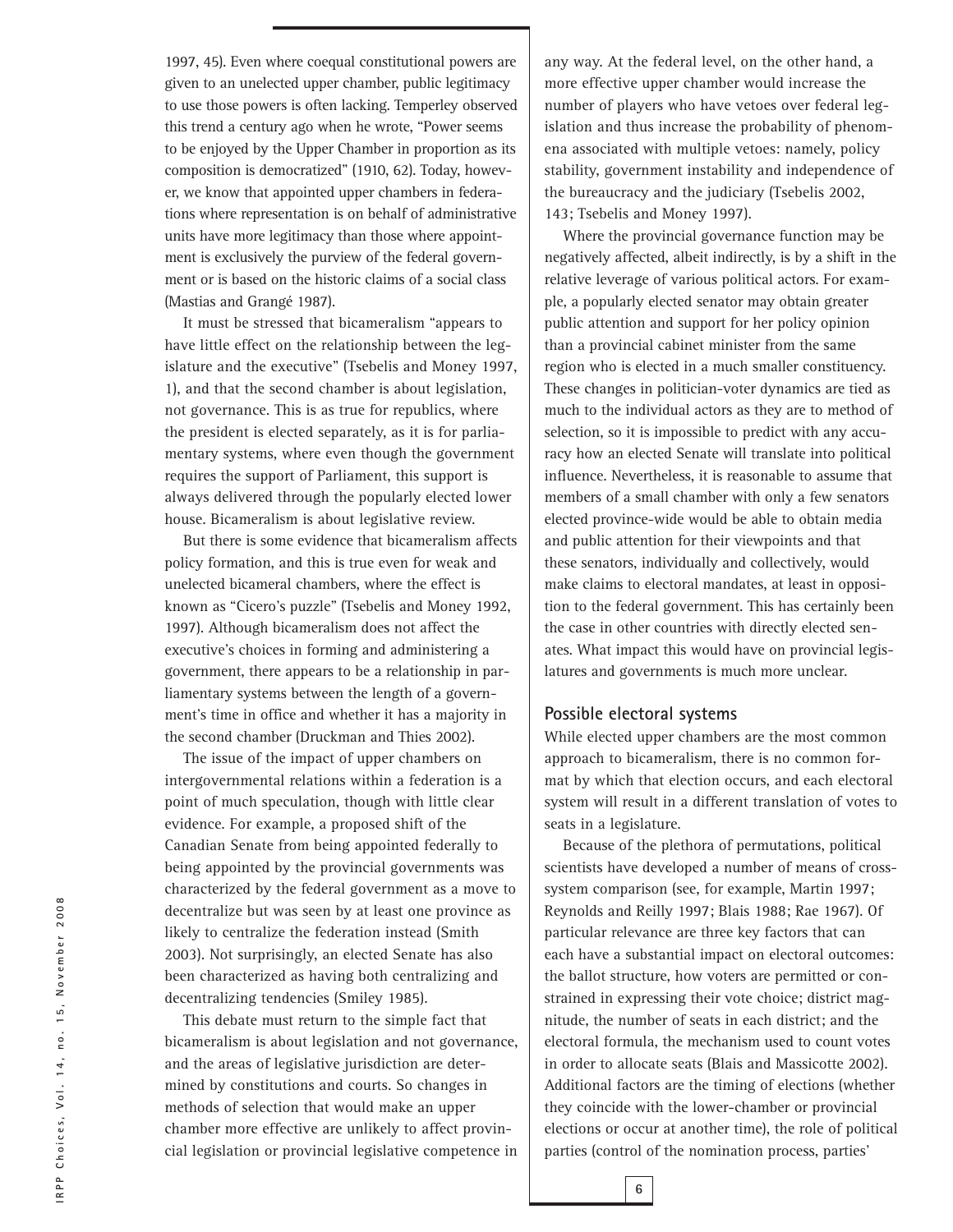role in campaigning and their profile on the ballot) and the length of term (as compared with the term for members of the lower chamber). These are important considerations for an upper chamber because they can affect both representation and review.

To simplify our discussion of electoral systems, we present six general electoral systems that have been considered at different times for the Canadian Senate.10

#### *Single-member plurality*

In these elections, candidates compete in single-member constituencies, and the representative elected is the person who receives the most votes (not necessarily a majority of the votes cast, simply more than the next candidate). Plurality is a "winner-take-all" system (also known as "first-past-the-post"), so in a race between three equally popular candidates, for example, a candidate can win with as little as 33.4 percent of the popular vote. Because of the uneven distribution of votes across ridings, this will occasionally result in a party winning a majority of seats in a legislature with less than a majority of votes, or perhaps even a smaller percentage of votes than another party. However, the exaggerated parliamentary majorities, it is argued with respect to lower chambers in a parliamentary system, are a worthwhile feature because the system delivers clear mandates to govern and sufficient majorities to implement a legislative program. There is no ignoring the fact that this system is designed to disenfranchise smaller parties, and the parties that are most adversely affected are the ones whose support is not concentrated regionally.

#### *Multi-member plurality*

Elections under this system use larger constituencies and elect several representatives for each constituency by plurality, the same principle as in single-member plurality. If a constituency is to be represented by three members, then the candidates who came first, second and third are elected. Large multi-member constituencies operating under plurality will tend to elect most or all of their representatives from the same political party. Since these are larger ridings with multiple representatives, the connection between the voter and the representatives, it is argued, is weaker and the influence of the party greater (Madison [1787], in Rossiter 1961; Silva 1964).

#### *Single-member majority*

Here the winner must receive a majority  $-50$  percent plus one vote. This usually requires either multipleround voting or the use of the alternative-vote system. In the former case, the usual practice is to hold two rounds of voting, with the second round (a runoff) restricted to the top two candidates. With the alternative vote, the voters rank candidates in order of preference on a single ballot. If no candidate gets a majority of first preferences, the candidates who received the fewest votes are eliminated one by one, and their votes are transferred according to voters' second preferences (and so on) until one candidate achieves a majority. It is claimed that runoff elections consolidate support behind the successful candidate and encourage coalition building and cross-party alliances in the final stages of the campaign, whereas the alternative vote simply translates a small lead into a more decisive majority of seats by discriminating against those at the bottom of the poll (Norris 1997, 302).

#### *Multi-member majority*

Several representatives are elected by majority in each constitutency. Presumably a single ballot using the alternative vote could be fashioned, though as yet no country has done so. Instead, two-round voting is the norm. Either voters choose from party lists, so that the two parties that received the most votes in the first round compete in the second (with the winning list gaining every seat in the constituency); or they elect individual candidates with an absolute majority in the first round, and further candidates who get a plurality in the second, if a second vote is needed. Obviously the use of party lists gives the party great influence over the candidates, though it will also often lead to diverse representation as parties try to balance their lists along gender, racial-ethnic, linguistic and regional lines.

#### *Proportional representation*

Under proportional representation (PR), voters choose between lists of candidates offered by political parties and the seats are distributed among the parties according to their proportion of the vote. So if a party receives onethird of the vote, it receives one-third of the seats in the chamber. Minimum thresholds are often used to limit the number of smaller parties represented in a legislature, and several alternative formulas can be used to calculate proportionality. When a "closed" list is used, votes are cast for a party, and the candidates who take the seats on behalf of that party are the ones with the highest priority as determined by the party. With an "open" list, voters can express a preference for a particular candidate within the party list. Proportional representation is usually credited with ensuring that a larger number of smaller parties are represented in a legislature, a feature that is usually

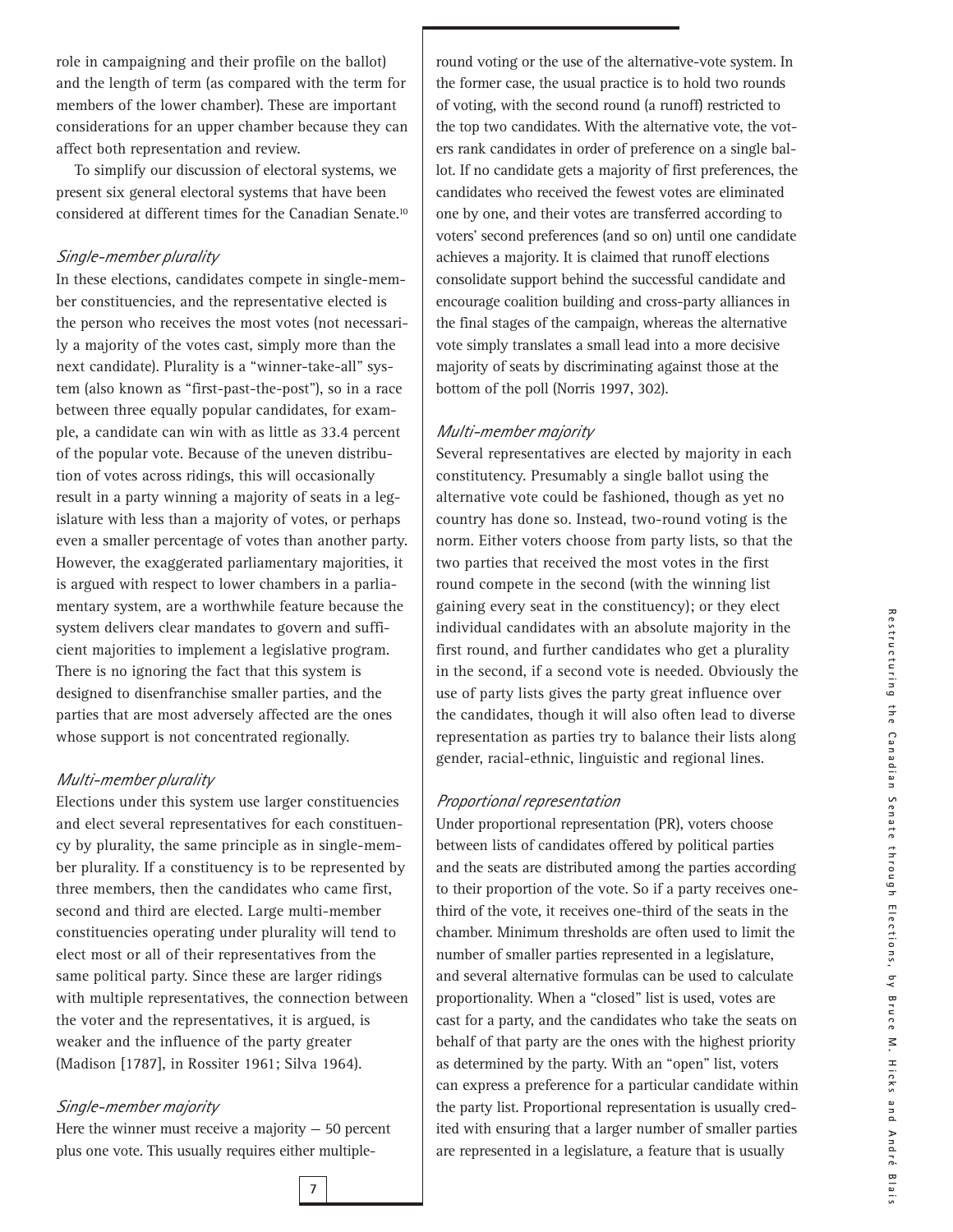described in democratic terms as ensuring that "every vote counts." Multi-member constituencies are a necessary condition in a proportional representation system. While closed lists provide political parties greater control over their candidates than open votes, they usually result in greater diversity in representation. For example, it is well chronicled that the list system of PR facilitates female candidates' entry into politics, because parties strive for gender balance on their lists (Rule 1992; Rule and Norris 1992; Welch and Studlar 1990).

#### *Single transferable voting*

This is a variation on proportional representation which can best be described as "personal PR." In this system voters are not confined to a party's list but rather rank the candidates and candidates must receive votes beyond a specific quota to win. Voters' ballots are reallocated to their next preferences when there are excess votes for an elected candidate or when their first candidate is eliminated. Choices from among candidates of one particular party are possible, but the ballot design can make partisan predispositions less central. This system is also claimed to induce candidates to develop personal positions on the issues, though it may equally result in candidates from the same party regularly competing against each other, undermining party cohesion in the process (Katz 1980).

Clearly the choice of a system can lead to dramatic differences in electoral outcomes. However, there is no "best" or "better" system, since the relative merits of any one dimension of a system are so closely tied to competing beliefs about what should be the core principles of a representative democracy.

The question for any polity in considering which system to adopt therefore needs to be, What democratic principles are most desirable? Political equality, representation of diverse viewpoints, accountability, clear choices in policy, governability, party system stability and the ability for the system to handle social conflict are all relevant and sometimes conflicting considerations. At the simplest level, selecting an electoral system is about choosing between efficient and effective versus responsive and accountable government, and about how important it is to be fair to minor parties (and the voters who support their policies) (Norris 1997).

Finally, of course, for political parties, choosing a system is about setting the rules of the game. Any rule is bound to advantage some parties over others.

As table 2 shows, each of the six systems has been adopted for directly electing an upper chamber in at least one country, and many countries have created

unique variations. In Bolivia, for example, multimember plurality is used but one seat is given to the second-place party to ensure diversity of representation in the chamber.

The only obvious patterns that seem to emerge are that the majority of second chambers hold their elections at the same time as the lower-chamber elections, and that most have the same political parties responsible for the nomination process in both chambers. Additionally, most of the countries that hold their elections concurrently with the lower-chamber vote stagger the terms for their senators, so that only part of the chamber is elected at any one time.

#### **The Australian experience**

The comparative analysis does not point to any emergent trends that would commend one system over another, but the lessons from other countries can be informative on how dual elected chambers might operate in Canada. From this perspective, Australia is perhaps the most useful example, as it shares several features that are relevant to Canada. It uses the Westminster model of responsible parliamentary government and it is also a federation. Of course, the important difference is that it uses the proportional representation system of single transferable voting for its upper chamber.

There are also many differences that make Australia distinct from Canada, including the fact that it is less culturally and regionally divided, has a lower chamber elected by the alternative vote, has state legislatures that are also bicameral (with one exception) and has a history of state political parties being central to the nomination process for candidates to the Senate. So Smiley's admonition that caution must be exercised when drawing lessons from this island continent should be kept in mind (1985).

Australia has six states, which are represented in the Senate by 12 senators each, and two territories, which are represented by 2 senators each, for a total of 76 members (the numbers are based on a constitutional requirement that the Senate be half the size of the lower chamber, the House of Representatives). The senators for the territories stand for election every three years along with half of the senators from the states, and this election is held at the same time as election for all members of the lower chamber. (The leader of the party that wins the largest number of seats in the lower chamber is entitled to form a government, as in Canada.)

When Australia was created as a federation, in 1901, the Senate was elected using the plurality sys-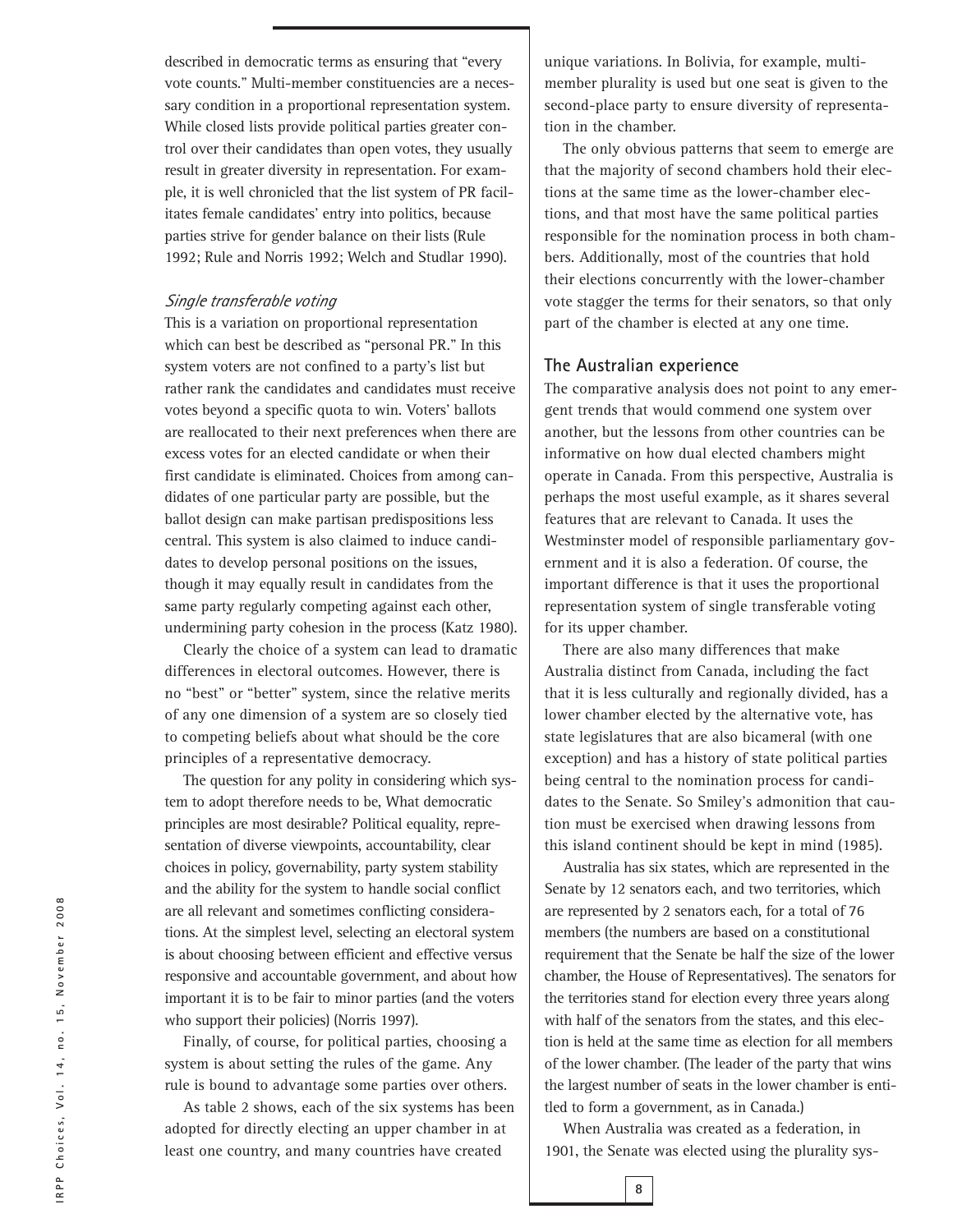| Country             | District magnitude                                                                                                                             | Timing of elections                   | Parties       | Terms (years)                                |
|---------------------|------------------------------------------------------------------------------------------------------------------------------------------------|---------------------------------------|---------------|----------------------------------------------|
|                     |                                                                                                                                                | Single-member plurality               |               |                                              |
| Dominican Republic  | 30 separate constituencies<br>(29 provinces, 1 federal district)                                                                               | Same time as lower-chamber elections  | Same parties  | 4 years                                      |
|                     |                                                                                                                                                | Multi-member plurality                |               |                                              |
| <b>Bolivia</b>      | 3 seats per department<br>(2 seats to majority party,<br>1 to next party)                                                                      | Same time as lower-chamber elections  | Same parties  | 5 years                                      |
| Brazil              | 3 seats per state and federal<br>district                                                                                                      | Same time as lower-chamber elections  | Same parties  | 8 (33% and 66%<br>alternating every 4 years) |
| Palau               | Based on population (multi-<br>member and single districts)                                                                                    | Same time as lower-chamber elections  | No parties    | 4 years                                      |
| Philippines         | Nationwide constituency                                                                                                                        | Same time as lower-chamber elections  | Same parties  | 6 (50% every 3 years)                        |
| Poland              | 2-4 seats per constituency                                                                                                                     | Same time as lower-chamber elections  | Same parties  | 4 years                                      |
| US.                 | 2 seats per state<br>(majority needed in Georgia<br>and Louisiana)                                                                             | Same time as lower-chamber elections  | Same parties  | 6 (33% every 3 years)                        |
|                     |                                                                                                                                                | Single-member majority                |               |                                              |
| Czech Republic      | 81 separate constituencies<br>(with two-round voting)                                                                                          | Separate from lower-chamber elections | Same parties  | 6 (33% every 2 years)                        |
|                     |                                                                                                                                                | Multi-member majority                 |               |                                              |
| Haiti               | 3 seats per department<br>(with two-round voting)                                                                                              | Same time as lower-chamber elections  | Same parties  | $6(33%$ every 2 years)                       |
| Switzerland         | 2 seats per canton<br>(with two-round voting)                                                                                                  | Same time as lower-chamber elections  | Same parties  | 4 years                                      |
|                     |                                                                                                                                                | Single transferable voting            |               |                                              |
| Australia           | 12 senators per state and<br>2 per territory                                                                                                   | Same time as lower-chamber elections  | State parties | 6 (50% every 3 years)                        |
|                     |                                                                                                                                                | Proportional representation           |               |                                              |
| Colombia            | 100 seats nationwide<br>(2 seats for Aboriginal people)                                                                                        | Same time as lower-chamber elections  | Same parties  | 4 years                                      |
| Paraguay<br>Romania | 45 nationwide seats<br>42 constituencies with                                                                                                  | Same time as lower-chamber elections  | Same parties  | 5 years                                      |
|                     | 2-12 seats each (1 senator<br>per 160,000 people)                                                                                              | Same time as lower-chamber elections  | Same parties  | 4 years                                      |
|                     |                                                                                                                                                | Mixed-member proportionality          |               |                                              |
| Mexico              | 3 seats per state plus federal<br>district (2 go to majority party<br>and 1 to next party, and 32<br>additional seats are used for<br>list PR) | Same time as lower-chamber elections  | Same parties  | 6 (50% every 3 years)                        |
| Japan               | 73 from multi-member and<br>single-member constituencies;<br>and 48 seats allocated using PR                                                   | Separate from lower-chamber elections | Same parties  | 6 (50% every 3 years)                        |

tem. Between 1918 and 1949, Australian senators were elected by the alternative vote (see Sharman 2008). Both systems resulted in the government winning a majority in both the upper and lower chambers. Since 1949, the Senate has been elected using single transferable voting, which has resulted in an increase in the number of parties elected and in none of these parties (usually) obtaining a majority in the upper chamber.

To understand the dynamics of representation in the Senate in Australia, one must also understand the dynamics

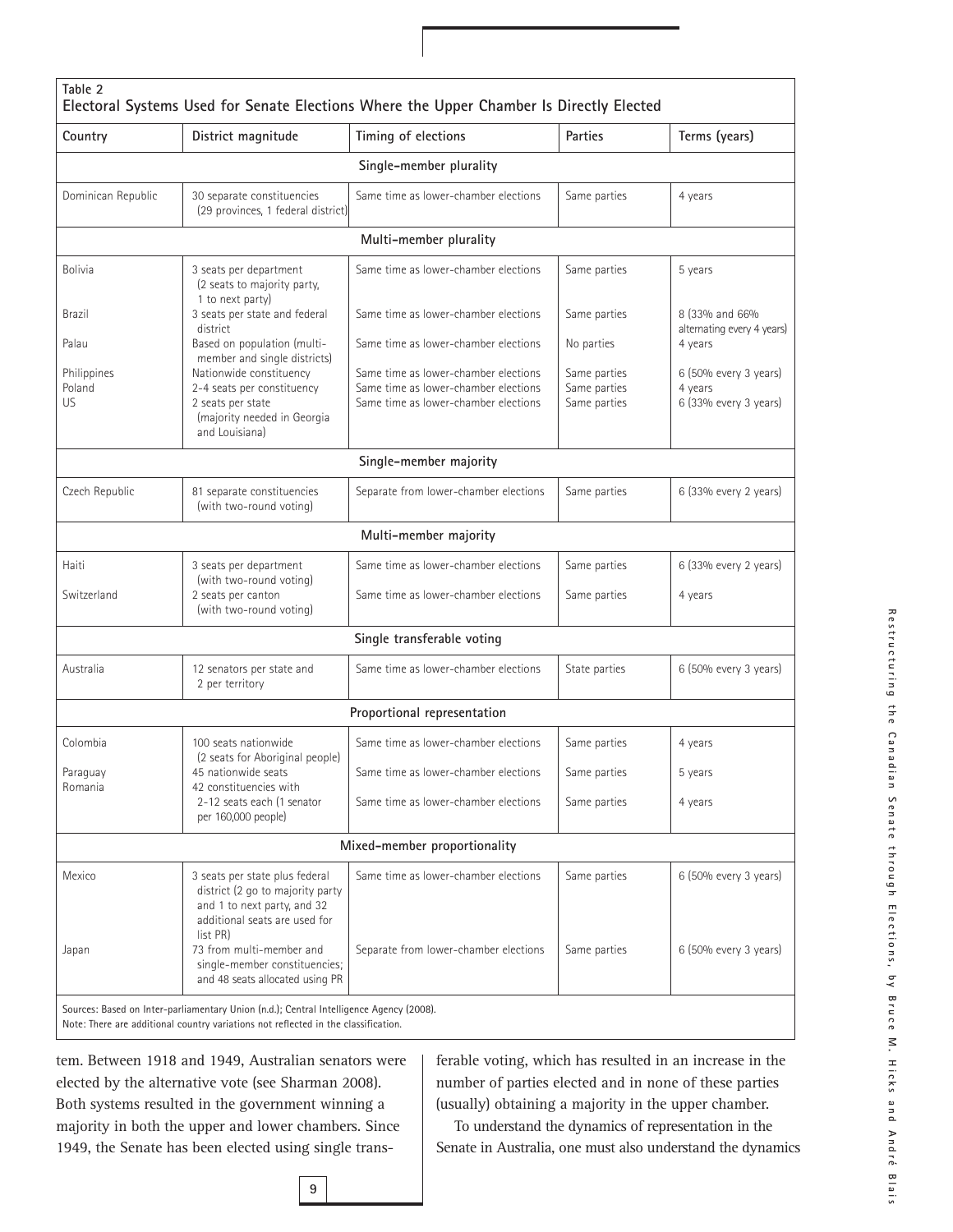of elections to the lower house. Two centre-right parties, the Liberal Party and the National Party, have a permanent coalition and have proven effective in working together to use the alternative vote system of the House of Representatives to win majorities. The coalition partners make strategic moves to ensure they win the most seats, including making recommendations to supporters on how to mark their ballots. This strategic approach, combined with the alternative vote system, has resulted in smaller parties finding themselves largely excluded from winning seats in the lower chamber. They have responded by focusing their resources on the upper chamber.

As table 3 illustrates, the distribution of seats since the election of 1974<sup>11</sup> has resulted in clear majorities in the House of Representatives for either the Liberal/National coalition or the Labour Party. Yet in the Senate chamber, with the exception of three parliaments, the governing party has not had a majority. Additionally, the number of minority parties represented in the Senate has increased, particularly since the mid-1980s.<sup>12</sup>

Not surprisingly, the literature on bicameralism in Australia tends to follow the trend noted by Tsebelis and Money for federal countries (1997), in that it focuses on conflict and power distribution between the two chambers. Added to this is a normative thread about responsible parliamentary government under the Westminster model. The conclusion is invariably that the country is under constant threat of political gridlock, endless bargaining and tradeoffs (see, for example, Jackson 1995).

These concerns over the governing party's failure to

control the Senate are not universal. Uhr, for example, argues that having a second chamber with no clear majority is a useful check in keeping with the federal principle of divided government and gives voters the opportunity to split the ticket, placing different parties in control of different political institutions. Just as governments claim that elections provide them with a mandate to govern, the smaller parties in the Senate equally claim a mandate to keep the government accountable or, as the Australian Democrats' Senate election slogan put it, to "keep the bastards honest" (Uhr 1999, 98).

#### The Harper Government's Senate Reform Proposals

 $\begin{array}{c} \hline \end{array}$ he Harper government's initiatives were just the latest in a long line of proposals to "reform" the Canadian Senate. Dozens of Royal Commissions, parliamentary hearings and governmental and nongovernmental bodies have proposed wholesale changes, with most since the 1990s recommending direct election (see Stilborn 2003 for a review of the key proposals, including their suggestions for possible electoral mechanisms). Among these, the Canada West Foundation's is particularly relevant, as it directly informs the Harper government's own proposals (see McCormick, Manning and Gibson 1981).

There has been surprisingly little academic research on the Canadian Senate, giving this chamber the dubious distinction of being "both the most written about and the

| Government |              |                       | House of Representatives |     |         |     |          | <b>Senate</b> |                |                       |        |     |                |     |                |
|------------|--------------|-----------------------|--------------------------|-----|---------|-----|----------|---------------|----------------|-----------------------|--------|-----|----------------|-----|----------------|
| Election   | Party        | Total<br>seats<br>(N) | Labour                   | 0/0 | Liberal | 0/0 | National | 0/0           | Other          | Total<br>seats<br>(M) | Labour | 0/0 | Coali-<br>tion | 0/0 | Other          |
| 1974       | Labour       | 127                   | 66                       | 52  | 40      | 31  | 21       | 17            | $\Omega$       | 60                    | 29     | 48  | 29             | 48  | $\overline{2}$ |
| 1975       | Liberal      | 127                   | 36                       | 28  | 68      | 54  | 23       | 18            | $\mathbf{0}$   | 64                    | 27     | 42  | 35             | 55  | $\overline{2}$ |
| 1977       | $\mathbf{u}$ | 124                   | 38                       | 31  | 67      | 54  | 19       | 15            | $\Omega$       | 64                    | 26     | 41  | 35             | 55  | 3              |
| 1980       | $\mathbf{u}$ | 125                   | 51                       | 41  | 54      | 43  | 20       | 16            | $\mathbf{0}$   | 64                    | 27     | 42  | 31             | 48  | 6              |
| 1983       | Labour       | 125                   | 75                       | 60  | 33      | 26  | 17       | 14            | $\Omega$       | 64                    | 30     | 47  | 28             | 44  | 6              |
| 1984       | $\mathbf{u}$ | 148                   | 82                       | 55  | 45      | 30  | 21       | 14            | $\mathbf{0}$   | 76                    | 34     | 45  | 33             | 43  | 9              |
| 1987       | $\mathbf{u}$ | 148                   | 86                       | 58  | 43      | 29  | 19       | 13            | $\mathbf 0$    | 76                    | 32     | 42  | 34             | 45  | 10             |
| 1990       | $\mathbf{H}$ | 148                   | 78                       | 53  | 55      | 37  | 14       | 9             |                | 76                    | 32     | 42  | 34             | 45  | 10             |
| 1993       | $\mathbf{u}$ | 147                   | 80                       | 54  | 49      | 33  | 16       | 11            | $\overline{2}$ | 76                    | 30     | 39  | 36             | 47  | 10             |
| 1996       | Liberal      | 148                   | 49                       | 33  | 75      | 51  | 19       | 13            | 5              | 76                    | 28     | 37  | 37             | 49  | 11             |
| 1998       | $\mathbf{u}$ | 148                   | 67                       | 45  | 64      | 43  | 16       | 11            |                | 76                    | 29     | 38  | 35             | 46  | 12             |
| 2001       | $\mathbf{u}$ | 150                   | 65                       | 43  | 69      | 46  | 13       | 9             | 3              | 76                    | 29     | 38  | 35             | 46  | 12             |
| 2004       | $\mathbf{u}$ | 150                   | 60                       | 40  | 75      | 50  | 12       | 8             | 3              | 76                    | 28     | 37  | 39             | 51  | 9              |
| 2007       | Labour       | 150                   | 83                       | 55  | 55      | 37  | 10       | 7             | 2              | 76                    | 32     | 42  | 37             | 49  | $\overline{7}$ |

Sources: Based on Parliament of Australia (2007); Inter-parliamentary Union (n.d.).

Note: For illustrative purposes, National members are shown separate from the Liberal and Country Liberal members in the House of Representatives, though grouped together as coalition members in the Senate portion of this table.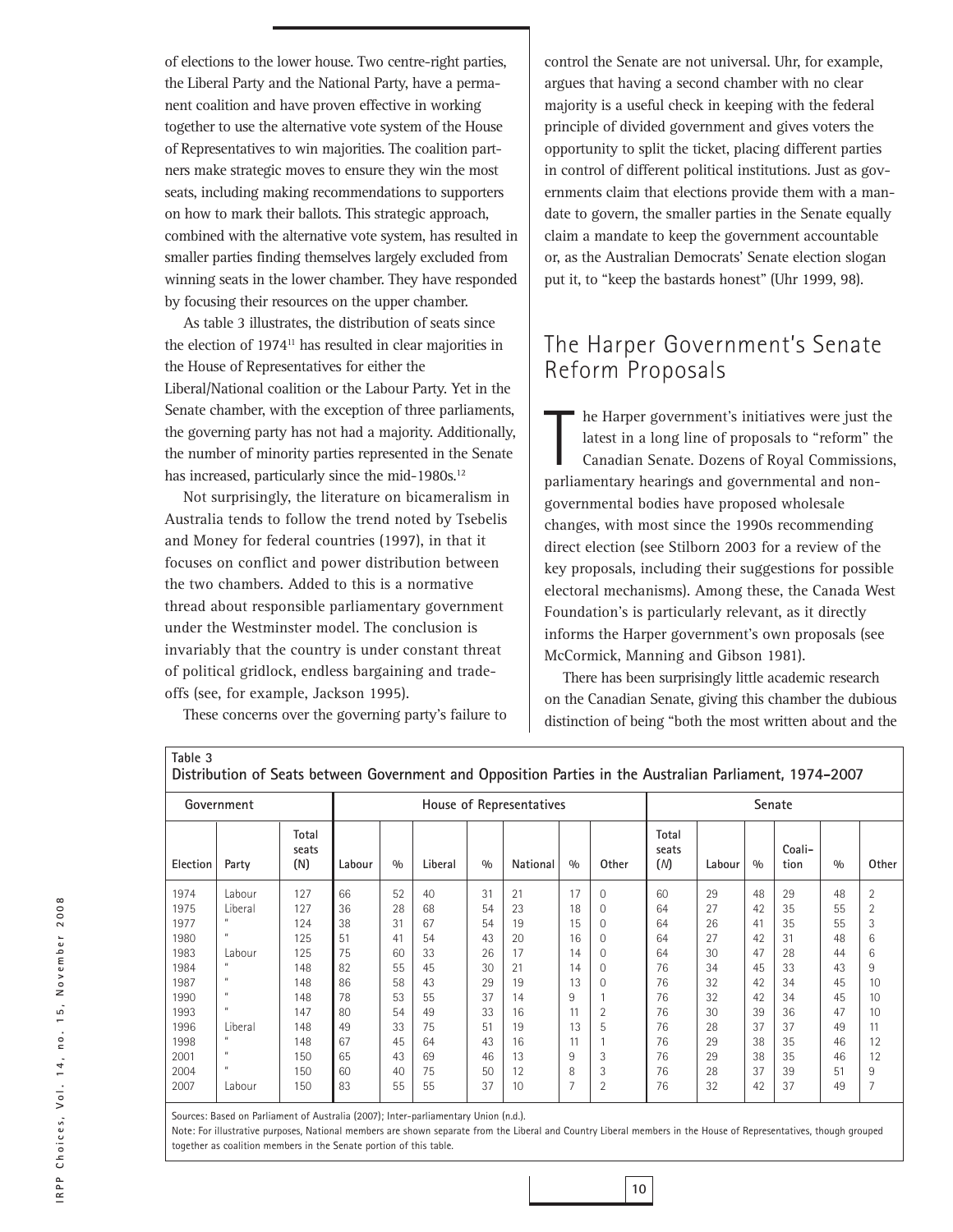least studied of Canadian political institutions" (Franks 1999, 121). Similar to the scholarship in other countries that have weak or unelected senates, research has been almost singularly focused on the roles and functions that the Senate actually performs (MacKay 1963; Kunz 1965; Forsey 1982; Joyal 2003). Attention has been given to the inherent problems due to its unelected and affluent membership (Campbell 1978), or to revisiting what the country's founders intended (Ajzenstat 2003), with a critical eye toward modest improvements that maintain the body's historic strengths (Forsey 1984; Mallory 1984; Franks 1987; Smith 2003).

#### **The current Canadian Senate**

The Canadian Senate has remained virtually unchanged from the configuration agreed to by the Fathers of Confederation in 1867. It is an appointed chamber with senators chosen to represent one of the provinces or territories of Canada, as illustrated in table 4. The number of seats is apportioned not equally by province but rather on the principle that four distinct geographic regions of Canada should be equally represented: 24 seats each are allocated to the Maritimes, Quebec, Ontario and the West.<sup>13</sup> Newfoundland and Labrador and the three territories are not counted in these four regions.14

Senators are summoned by the governor general, though appointments are made solely upon the decision of the prime minister. The appointment is until age 75.<sup>15</sup> The powers of the current Senate are essentially identical to those of the House of Commons, although because it is a non-elected body, these powers are rarely exercised to their full potential.

The qualifications for appointment, which were clearly a more significant issue at the time of Confederation, are that a person be at least 30 years of age, be a Canadian citizen and have at least \$4,000 of property in the province for which he or she is being appointed (the person also must have a net worth of \$4,000). In the case of Quebec, the property must be in a specific division within the province to ensure the representation of the various sectional interests — linguistic, cultural and religious — within this province. In practice, prime ministers also appoint senators to represent minority community interests in other provinces.

The only constitutional limits on the Senate's powers are that money bills must originate in the Commons and must come from the cabinet, which controls the "royal recommendation" necessary for the introduction of such legislation. The Senate may not amend these money bills to increase taxes, duties

#### **Table 4**

**Provincial and Territorial Distribution of Seats and Vacancies in the Senate, Canada, September 2008 and Projected 2014**

|                                                   | Number<br>of   | Vacancies      |                |                |  |  |  |
|---------------------------------------------------|----------------|----------------|----------------|----------------|--|--|--|
| Province/<br>territory                            | Senators l     | Current        | 2009           | 2014           |  |  |  |
| Newfoundland                                      |                |                |                |                |  |  |  |
| and Labrador                                      | 6              | 1              | $\overline{2}$ | 4              |  |  |  |
| Nova Scotia                                       | 10             | 3              | $\overline{4}$ | 5              |  |  |  |
| Prince Edward                                     |                |                |                |                |  |  |  |
| Island                                            | $\overline{4}$ | 1              | 1              | 2              |  |  |  |
| New Brunswick                                     | 10             | 1              | 3              | $\overline{7}$ |  |  |  |
| Quebec                                            | 24             | $\overline{4}$ | $\overline{7}$ | 13             |  |  |  |
| Ontario                                           | 24             | $\overline{2}$ | 5              | 13             |  |  |  |
| Manitoba                                          | 6              | $\Omega$       | 1              | $\overline{2}$ |  |  |  |
| Saskatchewan                                      | 6              | $\Omega$       | 1              | $\overline{2}$ |  |  |  |
| Alberta                                           | 6              | 0              | 0              | 3              |  |  |  |
| British Columbia                                  | 6              | 3              | 3              | $\overline{4}$ |  |  |  |
| Northwest                                         |                |                |                |                |  |  |  |
| Territories                                       | 1              | 0              | 0              | O              |  |  |  |
| Nunavut Territory                                 |                | $\Omega$       | 1              |                |  |  |  |
| Yukon Territory                                   |                | 1              |                |                |  |  |  |
| Total                                             | 105            | 16             | 29             | 57             |  |  |  |
| Source: Based on Senate of Canada (2008a, 2008b). |                |                |                |                |  |  |  |

or public expenditures (though it may decrease them). And the Senate may only delay for 180 days constitutional amendments that have received the concurrence of the provinces and of the House of Commons.

The constitutional amending formula is central to the debate over reform of the Senate; the formulas are set forth in part V (sections 38-49) of the *Constitution Act, 1982*. The "general amending formula," requiring the agreement of seven provinces representing 50 percent of the population, governs, among other things, the "powers of the Senate and the method of selecting Senators" and "the number of members by which a province is entitled to be represented in the Senate and the residence qualifications of Senators" (section 42).

In 1996, following a referendum in Quebec on independence, Parliament adopted *An Act Respecting Constitutional Amendments*, which prevents the federal government from placing any constitutional amendment under the 7/50 formula before Parliament unless the proposed amendment has been approved by the provincial legislatures representing the majority of the population in each of five regions of Canada.16 This gives British Columbia, Ontario and Quebec complete vetoes over constitutional changes in this class (and makes the legislatures of Nova Scotia and Alberta central to passage in their two regions). And two provinces (Alberta and British Columbia) have adopted legislation requiring that a referendum be held before legislative concurrence is given to any proposed constitutional amendment.

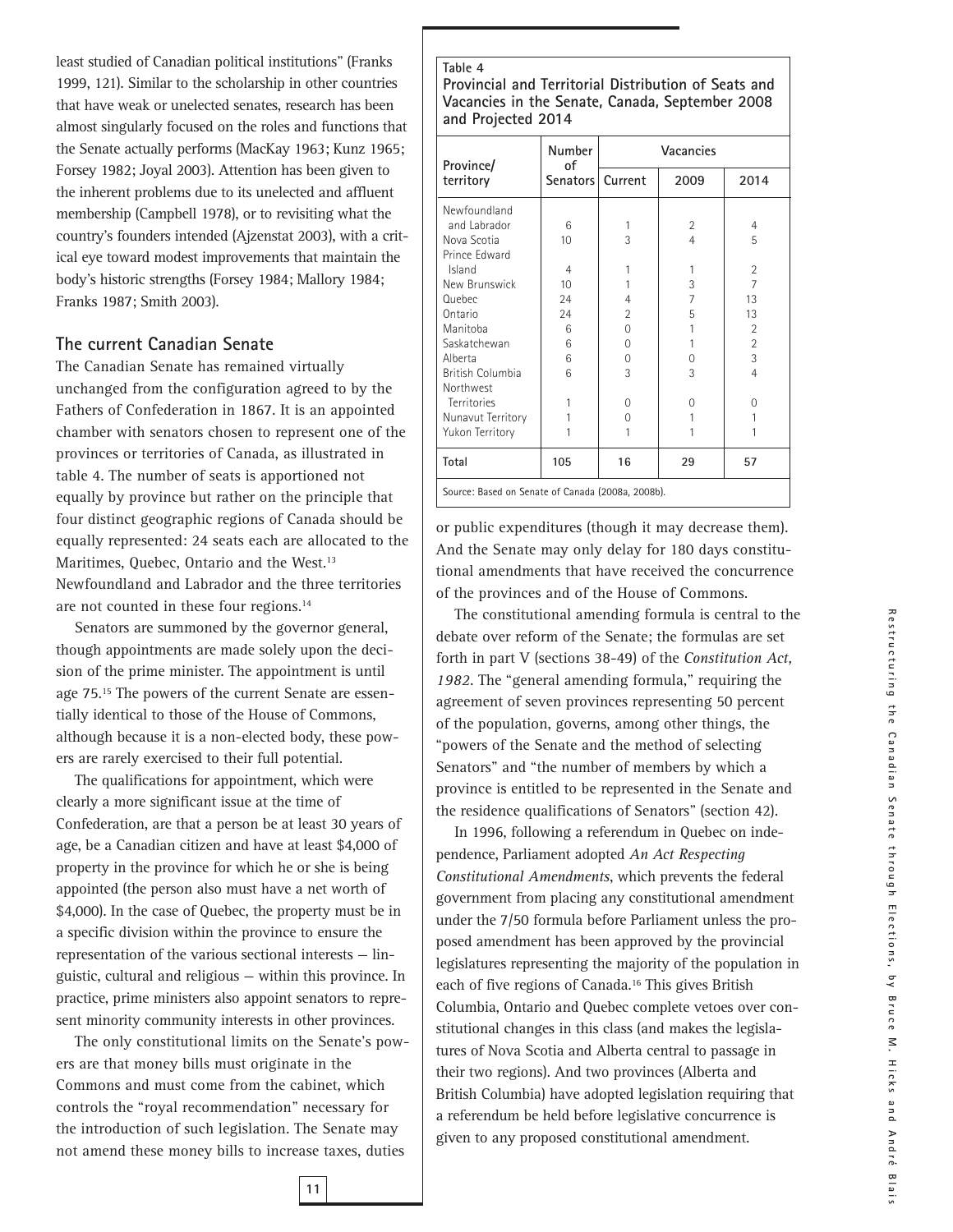The most onerous amending formula is one that requires passage by all of the provincial legislatures, and this level of unanimity would likely be required to abolish the Senate (though this is not expressly stated). The least onerous amending formula requires only passage through Parliament (in this instance the Senate must agree and cannot have its vote overridden in 180 days) and includes matters "in relation to the executive government of Canada or the Senate and the House of Commons" (section 44). The fourth amending formula pertains to matters that affect only one or more provinces, but not all; these amendments would require only passage through Parliament (which includes the Senate) and the provincial legislature(s) in question. But the only matter concerning the Senate that could be construed as not affecting all provinces would be the requirement that Quebec senators' property be held in a specific electoral division.

Another limitation on reform is the Supreme Court of Canada's 1980 decision in a reference over the federal government's desire to alter the upper house unilaterally, which is likely to have relevance.<sup>17</sup> In this ruling the high court denied Parliament the right to make changes that might alter the "fundamental character" of the Senate; it defined the Senate as a "chamber of sober second thought," which is a central consideration with respect to the length of senators' terms; and it said the Senate's representational structure was reflective of the Canadian federation. It was the Court's opinion that for the government to alter either of these principles, the provinces would need to agree.

#### **The Harper government's proposal**

As already noted, the Harper government's approach was unique in both proposing a mechanism for election and trying to make these changes without involving the provinces in a constitutional amendment. We turn now to the two bills that were before Parliament at the time of the 2008 election call.

The *Senate Tenure Bill* was itself a constitutional amendment that would have limited Senate tenure to an eight-year, nonrenewable term. The argument that Parliament has the authority to enact this constitutional amendment on its own, without the provinces, was based on the government's claim that an eightyear term is sufficient to provide the experience and institutional memory necessary for this chamber to continue to exercise its review function as a chamber of sober second thought and to ensure regional, provincial and sectional representation.18

This bill was grandfathered so vacancies would arise as current senators reached age 75. As of

September 2008 (table 4), there were 16 vacancies in the Senate; the total would go up to 29 by the end of 2009 and to 57 just five years later. Of course, any deaths or resignations could increase the total.19 It is worth noting that as part of the government's democratic reform agenda, Parliament has already adopted legislation to fix the date for House of Commons elections. Had an election not been triggered early by Stephen Harper's request on September 7, 2008, the Governor General dissolve Parliament, the next general election would have been held on October 19, 2009. All future elections were to be held on the third Monday in October four calendar years after this one (although elections could be triggered earlier by a vote of nonconfidence by the House of Commons or by the dissolution of Parliament by the governor general). If both bills concerning the Senate had been adopted by Parliament before an election call in 2009, Canadians would have been voting in the 2009 general election to elect one-quarter of the Senate. Based on the dates contained in these pieces of legislation, it would appear that the intention is to make Senate elections coincide with Commons elections – with the entire House of Commons standing for election every four years and the Senate elections staggered, so half the seats are up for election in each general election. This is the approach to bicameralism that is employed in a number of countries, and it is the principle underlying the US Congress, though only one-third of their Senate is elected at every election for the House of Representatives. If these pieces of legislation are adopted during this coming Parliament, it is still possible that as much as half of the Canadian Senate could be elected following the next federal election.

The *Senate Appointment Consultations Act* was the legislation that would have allowed the federal government to conduct an election in any province or territory to canvass Canadians on who should fill Senate vacancies. The "consultative" elections would have been called by the federal government at the discretion of cabinet and, in support of the government's constitutionality claim, there was a great deal of flexibility as to when elections would be called.<sup>20</sup> The government would not have been obliged to fill every vacancy at the same time or within a set period of time, and it could even have held elections for positions that were not yet vacant. Elections could have been held simultaneously with either a federal general election or a provincial general election, though six months notice would be required to hold a Senate consultative election during a provincial election.21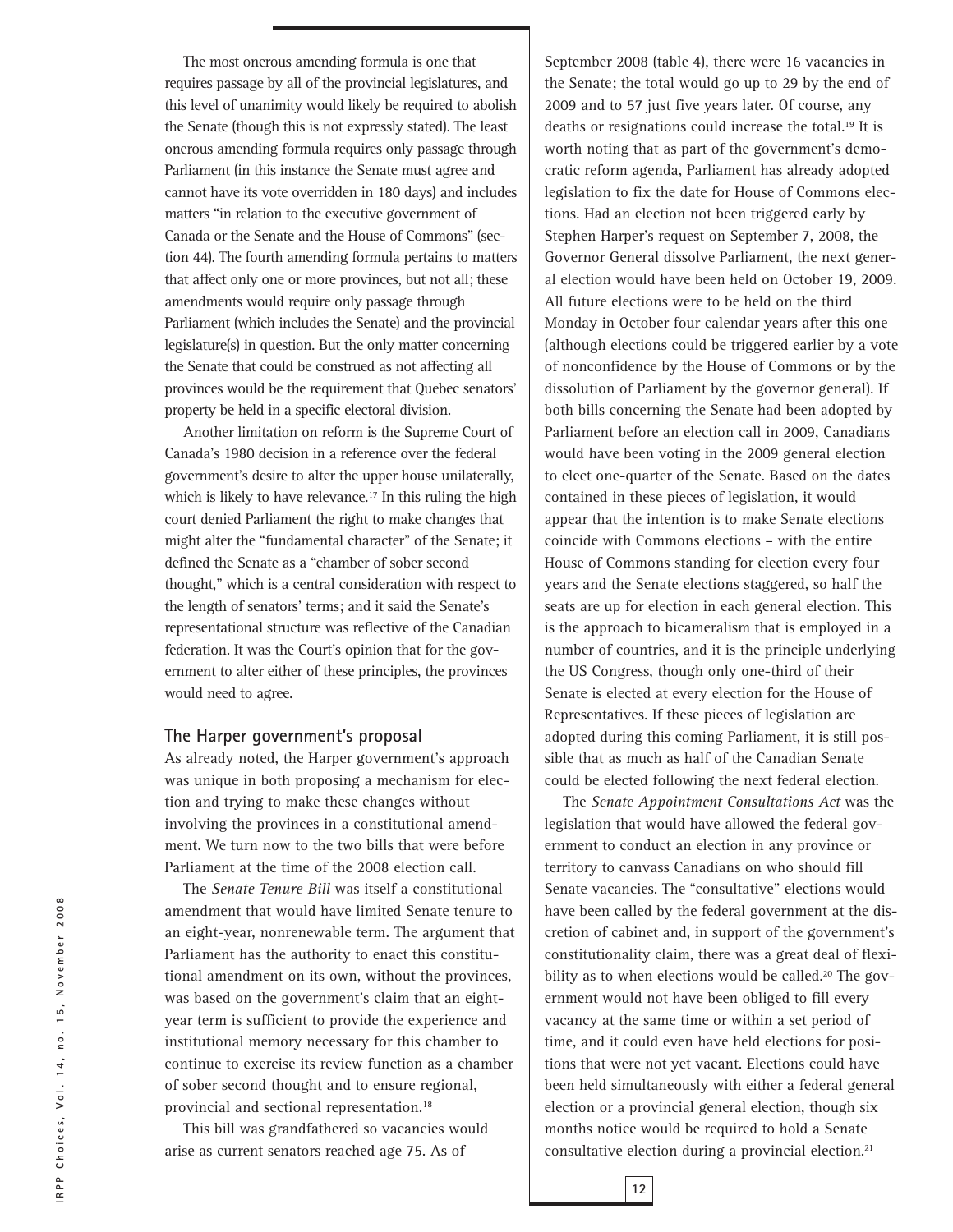Elections would have been province-wide. The winners of these elections would have had their names submitted by the prime minister to the governor general for summons to the Senate to fill vacancies.

The constitutional requirements would still have applied, so that in addition to being 30 years of age and a Canadian citizen, a candidate would have had to acquire at least \$4,000 of property in the province (or, in the case of Quebec, in one of the 24 divisions within the province) where there was a vacancy, clear of debt, before he or she could be appointed.

Candidates could have been endorsed by political parties but could not have received funds from parties by which to mount their campaigns; however, political parties would have been allowed to share office accommodation and provide professional services and lists of members and contributors to a nominee. Senate candidates would have been restricted to raising money through indexed \$1,000 donations from individuals and would have been allowed to give no more than twice that amount to their own campaigns. Thirdparty advertising, including any political party spending, would have been capped at \$3,000 per nominee to a maximum per province based on that province's portion of a Canada-wide limit of \$150,000. These were the same donation limits used for elections to the House of Commons, but in Commons elections these restrictions are tied to the public funding of candidates' campaigns.22 Another contrast with Commons elections was that there would have been no spending limits for Senate candidates themselves.

A number of other administrative measures in the legislation mirrored clauses in the *Canada Elections Act* (the law that governs House of Commons elections), such as financial auditing, retention of documents, forms and notices, qualifications to vote, candidate access to buildings to campaign and place posters, and distribution of surveys.

The electoral system to be used for Senate elections under the *Senate Appointment Consultations Act* was to have been single transferable voting (STV).<sup>23</sup> In STV, as described above, voters are asked to rank candidates in their order of preference by numbering the candidates on the ballot. The normal practice with ballots is to list the names in alphabetical order, with party affiliation shown for those candidates who have won a registered party's nomination. To avoid the possibility that a person might gain an advantage simply by having their name listed first, the first name on the ballot is varied from one voting area to another. The ballots are then counted in a way that aims to ensure, first, that the candidates with the highest combined preferences are elected and, second, that there is diversity in representation. Candidates who obtain a certain quota of the votes (based on the votes cast and the number of positions being contested) are elected.

Table 5 uses data from the 2006 federal general election to illustrate the sort of spending and the number of votes that might be involved in a Senate election in each of the provinces. The spending figures are simply the provinces-wide candidate spending limits set for House of Commons elections (notwithstanding the differences in

| Single transferable voting |                                                                             |           |                                                   |                                        |                                                   |  |  |  |
|----------------------------|-----------------------------------------------------------------------------|-----------|---------------------------------------------------|----------------------------------------|---------------------------------------------------|--|--|--|
| Province/territory         | Province-wide<br>candidate spending Current vacant<br>limits (\$ thousands) | seats (M) | Quota of votes<br>needed (thousands) <sup>1</sup> | Potential<br>seats for<br>election (M) | Quota of votes<br>needed (thousands) <sup>1</sup> |  |  |  |
| Newfoundland and Labrador  | 557                                                                         |           | 76                                                | 3                                      | 57                                                |  |  |  |
| Nova Scotia                | 842                                                                         |           | 159                                               | 5                                      | 80                                                |  |  |  |
| Prince Edward Island       | 251                                                                         |           | 39                                                |                                        | 26                                                |  |  |  |
| New Brunswick              | 746                                                                         |           | 136                                               | 5                                      | 68                                                |  |  |  |
| Quebec                     | 5,931                                                                       |           | 1,230                                             | 12                                     | 294                                               |  |  |  |
| Ontario                    | 8,576                                                                       |           | 1,886                                             | 12                                     | 435                                               |  |  |  |
| Manitoba                   | 1,084                                                                       |           | 172                                               |                                        | 129                                               |  |  |  |
| Saskatchewan               | 1,082                                                                       |           | 154                                               |                                        | 116                                               |  |  |  |
| Alberta                    | 2,169                                                                       |           | 478                                               |                                        | 358                                               |  |  |  |
| British Columbia           | 3,028                                                                       |           | 609                                               |                                        | 457                                               |  |  |  |
| Northwest Territories      | 76                                                                          | n/a       | n/a                                               |                                        |                                                   |  |  |  |
| Nunavut Territory          | 79                                                                          | n/a       | n/a                                               |                                        | 8                                                 |  |  |  |
| Yukon Territory            | 74                                                                          | n/a       | n/a                                               |                                        | 5                                                 |  |  |  |
|                            |                                                                             |           |                                                   |                                        |                                                   |  |  |  |

**Table 5 Hypothetical Spending Limits and Quota of Votes Needed by Each Candidate to Win a Senate Seat under Single Transferable Voting**

Source: Based on Elections Canada (2006a, 2006b).

Note: Figures in this table are based on the actual candidate spending limits, electors on the list and votes cast for the 2006 House of Commons election. Amounts are rounded to nearest thousand.

<sup>1</sup> This quota is set by the formula  $A / (B + 1) + 1$ , where A is the total number of valid votes cast and B is the number of Senate seats being contested. n/a not applicable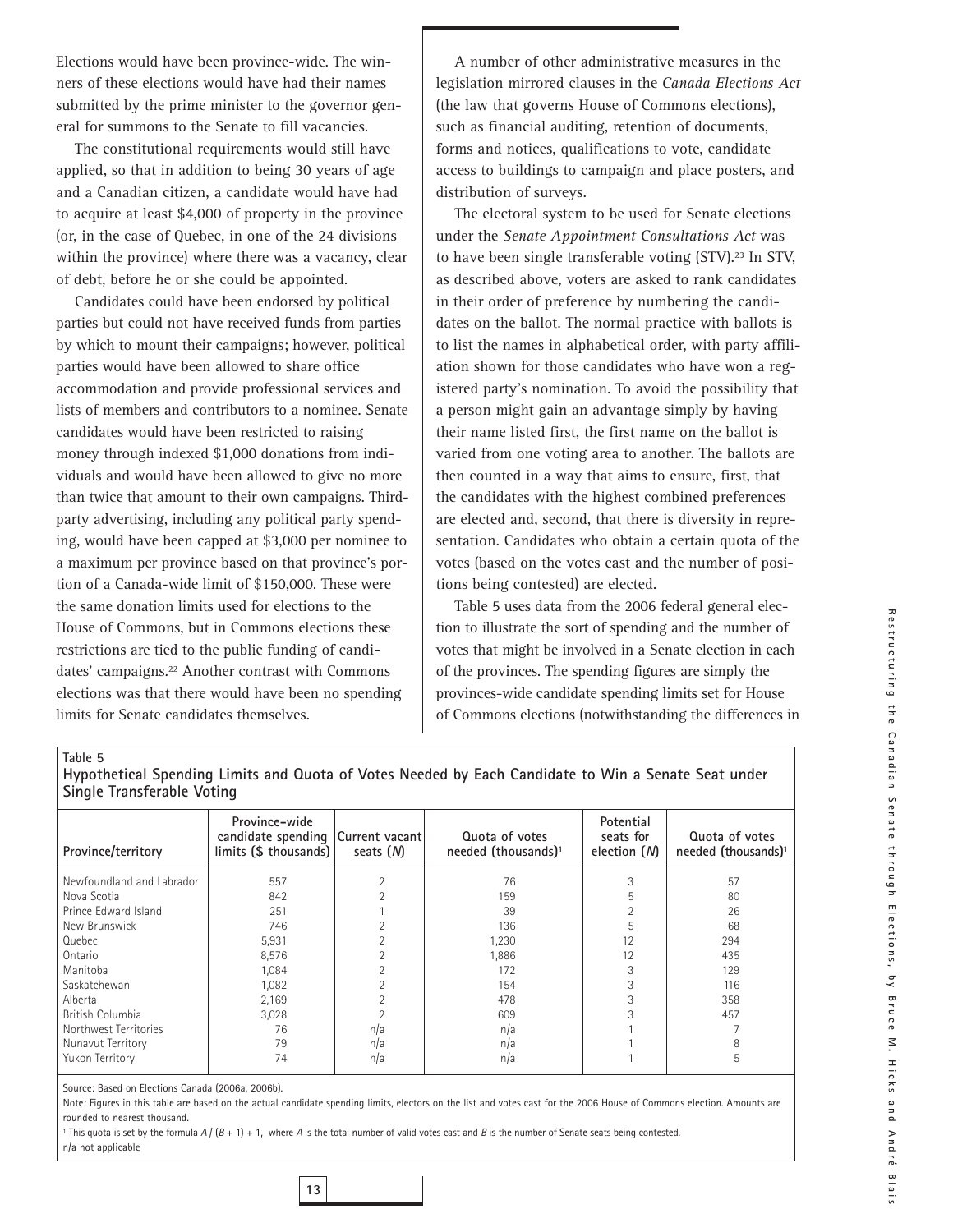rules for Senate and Commons elections outlined above). According to the government, the decision to set no spending limits for Senate candidates was in recognition of the high costs of running province-wide elections and of the \$1,000 limit for private donations (Legislative Committee on Bill C-20 2008a, 1610). However, unlike candidates for the House of Commons, Senate candidates could have raised money in advance of the election being called.

As noted, a quota based on the number of ballots cast and the number of seats available determines the number of votes a candidate must receive in order to be elected under STV. As is evident from table 5, the number of votes needed would be lower when more Senate seats are being contested in a province at one time. For example, to fill the two Senate vacancies that currently exist in Ontario, the successful candidates would each need to receive over 1.8 million votes, and each would be allowed to spend in the neighbourhood of \$8 million to campaign across this large province. However, if there were 12 positions being contested in Ontario, each candidate would need only 435,000 votes to win, and presumably the necessary expenditure would be less. (Campaign spending, however, would be entirely dependent on the scale of campaign a candidate wished to mount, because the size of the province does not change according to the number of seats being contested.) The large amount of money that could be involved in Senate elections is a practical consideration that has not been widely discussed.

#### **Practical implications**

The question of numbers is central to understanding how this electoral system would work in Canada. The number of Senate seats constitutionally guaranteed ranges from the high of Ontario's and Quebec's 24 seats to the low of PEI's 4 and the territories' 1 each. Most provinces have 6 (the 4 western provinces and Newfoundland and Labrador) or 10 (New Brunswick and Nova Scotia). Under the *Senate Appointment Consultations Act*, the assumption was that roughly half the Senate seats would be up for election every four years. Therefore, STV could be expected to operate differently in different provinces.

To get a relatively proportional result, the ideal number of seats that should be contested in a single election using STV is five, according to Taagepera and Shugart (1989, 23). Most provinces would be electing three to five senators at a time, which would ensure some degree of proportionality. However, in the small provinces and the territories and in the first few Senate elections (see

table 4), only one or two Senate spots would be open for election, which means that the system would function more like the alternative vote, used in single-member constituencies. In the two largest provinces, there would be 12 seats available if half were elected each time, which would challenge the capacity of voters to identify with a sufficient number of individual candidates. (A solution in these two provinces would be to divide them specifically for the purposes of the Senate into three or four separate electoral divisions; see Hicks 2007.)

The arguments in favour of the STV system are made by McCormick, Manning and Gibson (1981), who suggest that the central criterion governing choices among possible electoral systems should be the extent to which a system contributes to the role of senators as members of a chamber devoted to regional representation. From that perspective, systems emphasizing the role of political candidates as party representatives should be avoided at all cost. Further, the single transferable vote is advocated on the grounds that it permits voters to choose their representatives on the basis of individual characteristics.

This idea of regional voices is the reason that some Senate reform models (including Triple-E) recommend that Senate elections be held only concurrently with provincial elections. The Harper government stated that it would hold most elections in connection with federal general elections, though the Bill gave the prime minister the flexibility of both options (Legislative Committee on Bill C-20 2008a, 1535).

The experience of federal elections in Canada suggests that regionalism would manifest itself in an elected Senate regardless of the timing of elections, particularly under the STV system. In the House of Commons, the Bloc Québécois and the Reform Party, and before them Social Credit, have all been able to sustain themselves as strong regional parties under the single-member plurality system. STV is even more responsive to these regional forms of political action. The primary impact of election timing might be on the issues that have saliency: holding Senate elections concurrently with provincial elections might mean senators would be elected at a time when voters are focused on provincial election issues.

In the case of Quebec and Ontario, where 12 Senate seats would probably be contested at once, partisan loyalties might become more central to decision-making, as it would be harder for voters to distinguish among the many candidates. However, the Harper government departed from the Australian approach of offering voters a ballot choice among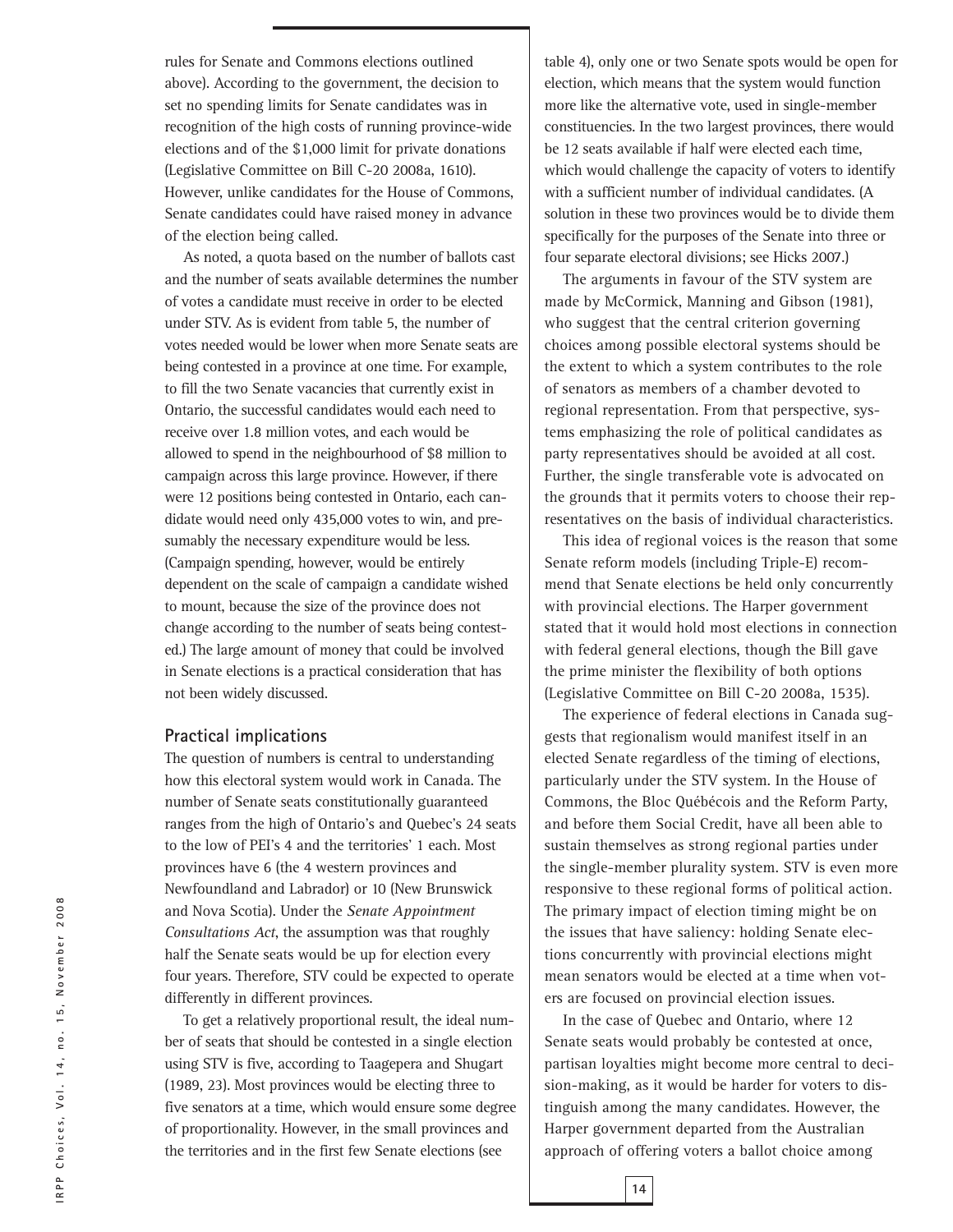political parties, rather than ranking candidates directly. The proposed Canadian system would have reduced, though not eliminated, the use of party affiliation as a shortcut.

The other departures from Australia's STV system for Senate elections were the financial restrictions and the limits on party involvement in the campaigns of party candidates. The cost of a Senate campaign in Canada would run to hundreds of thousands and even millions of dollars (see table 5), yet because of the \$1,000 donation limit, only those who have some capacity or machinery to raise a large number of donations could run. This suggests that the successful candidates under STV would be those with wide personal appeal or an appeal to a particular, albeit sizeable, segment of the province's population.

Certainly, a Senate elected under the system advocated by the Harper government would be a chamber that is diverse in membership in terms of political parties represented. It would be very difficult for any one party to have a majority in this second chamber.

#### **Constitutional implications**

As the Supreme Court has said, "The Constitution is more than a written text. It embraces the entire global system of rules and principles which govern the exercise of constitutional authority...including the principles of federalism, democracy, constitutionalism and the rule of law, and respect for minorities."24 So, not surprisingly, the House of Commons and Senate committees that were asked to examine the two Senate reform bills during the last Parliament spent time on the question of constitutionality  $-$  or, more accurately, on the question of which of the four amending formulas outlined above, if any, apply to the bills.

As noted, the government's position was that the *Senate Tenure Bill* fell under section 44 of the *Constitution Act, 1982*, and that only the approval of Parliament was necessary to make this constitutional change; and that as the *Senate Appointment Consultations Act* did not alter the method of appointment, but only permitted consultation in advance of that appointment, it was not a constitutional change at all.

This position is not universally supported. For example, Desserud (2008) makes the case that it is the general amending formula, and not section 44, that is the default mechanism for constitutional amendments. Although section 44 replaced section 91(1) of the old *Constitution Act, 1867*, and section 91(1) was the clause by which a previous change to tenure (in 1965, reducing appointment from life to age 75) was

made, the new section is more restricted, coming as it does in the context of a comprehensive set of amending formulas and after the Supreme Court's 1980 decision in *Re: Upper House*. <sup>25</sup> It is his position that a change to the tenure of senators therefore requires the support of two-thirds of the provinces (Desserud 2008).

Heard makes a similar case with respect to the *Senate Appointment Consultations Act*, accusing the government of trying to do indirectly what it could not do directly. He is unconvinced by the flexibility accorded the prime minister to ignore the outcome of consultative elections, noting that a referendum on Quebec independence is equally consultative and non-binding, and yet even the Supreme Court has acknowledged that it is now of such weight as to be an obligation on governments stemming from the democratic principle of Canada's Constitution (Heard 2008).

Of course, there is no democratic principle that underlies the Canadian Senate as it now stands — in fact, quite the opposite. Even in advance of the Confederation meetings, the delegates from Canada had agreed to a compromise Parliament hinged on the second chamber: they had experience with an elected second chamber and specifically opted for an unelected body so as to meet French-Canadian representational demands while at the same time ensuring that the House of Commons and the government would not be unduly restrained when it came to routine legislation (Moore 1997).

It is well established in both the comparative and the domestic literature that second chambers that are unelected do not have the legitimacy to exercise a legislative veto in the same way that elected chambers do. The very act of election would have a transformative effect on the chamber's legitimacy and thus its powers.

While the introduction of one or two elected senators might not alter the institution fundamentally or irreversibly, if the proposed reforms had passed, there would have been a critical mass of elected senators that would have transformed this chamber. As table 4 shows, there are currently 16 vacancies; by next year onequarter of the Senate seats could have been up for election and by 2014 over half. It is reasonable to expect that at some point there would have been enough elected senators to encourage the Senate to routinely oppose the government and the House of Commons; to create a constitutional convention that all future appointments to the Senate have to be made by election; and to put pressure on the remaining appointed senators to vacate their seats in favour of directly elected representatives.26

Quebec poses an additional constitutional challenge. The property qualifications for Quebec senators were designed to ensure that particular sectional interests

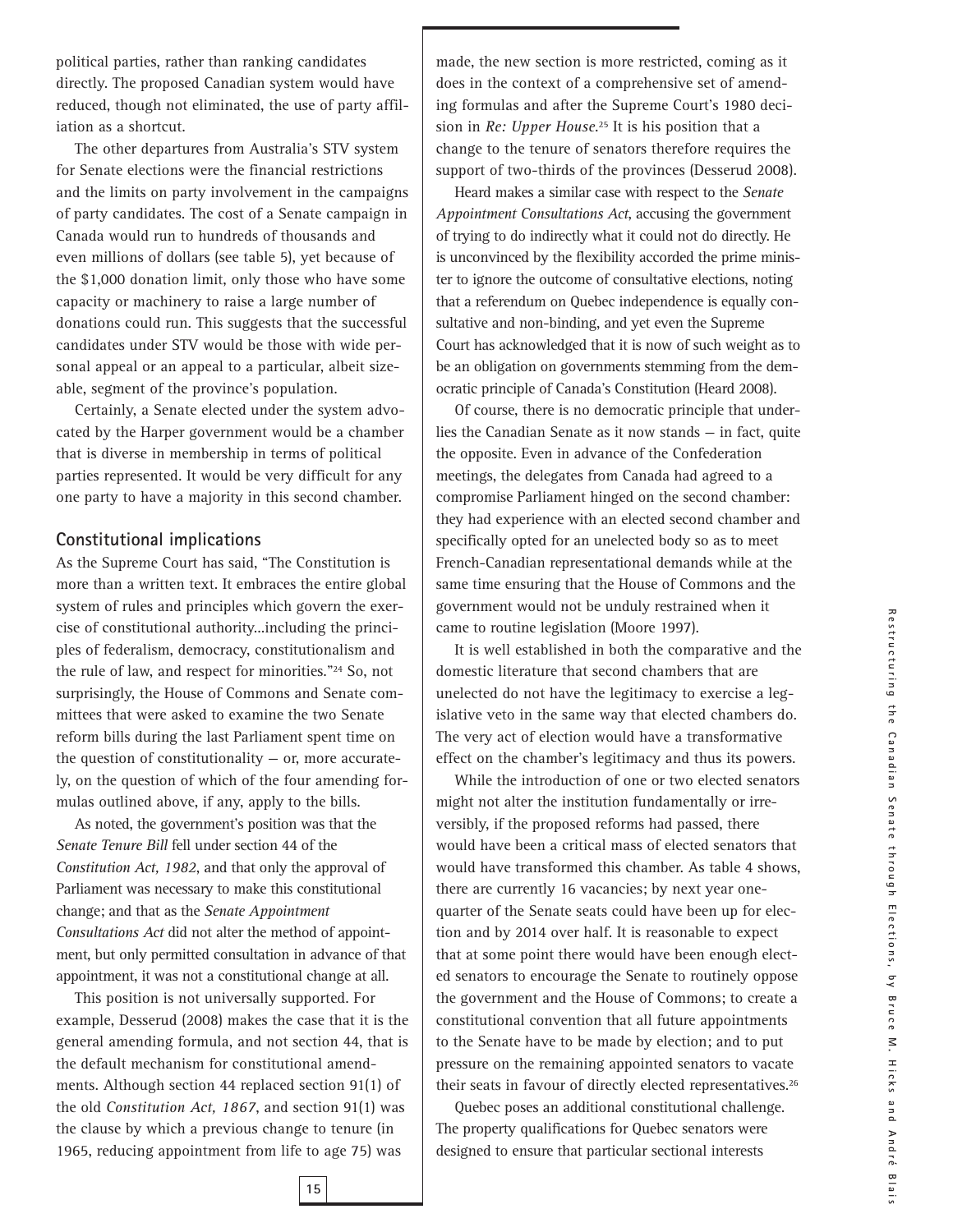within the province were represented, as well as to keep Quebec in balance with the other regions. This is a question of minority representation. Specifically, the 24 Senate divisions for Quebec ensure that senators who represent anglophone, Protestant and, more recently, other minority interests within that province are present in the Senate alongside the francophone-Catholic majority. Bonenfant has suggested that the founders of Canada also believed that the separate divisions for Quebec would ensure a greater independence of francophone senators from the government (1966). While election through STV would not substantively alter the independence of Quebec senators, this electoral mechanism would eliminate the ethno-linguistic minority dimension of this province's representation.

The same would likely be true for New Brunswick. While there are no property residency requirements to ensure both French and English senators are appointed to the Senate from this province, it has been the practice to respect this linguistic division. STV might continue to deliver duality among New Brunswick senators, given each community's size and localized nature, but this would by no means be assured. Proportional representation is designed to ensure diversity in *political*, not cultural, representation within a legislature.

It is therefore clear that the proposed changes, even though they were billed as modest, temporary and limited, had constitutional consequences. They would have fundamentally altered the second chamber of Parliament and would have had an impact on the principles of federalism, democracy and minority representation. Additionally, they would have altered the balance between the two legislative chambers. In short, they would have resulted in structural change.

#### Conclusion

 $\begin{array}{c} \hline \end{array}$ he current Senate and several provinces, most notably Quebec, objected to the federal government proceeding with its reform legislation without first obtaining a ruling from the Supreme Court on whether it was constitutional. Quebec even threatened to go to the Quebec Court of Appeal on its own. A central issue for the Supreme Court's consideration, if this or a similar initiative should be attempted in the next or future parliaments, would be in part whether these changes structurally alter the Senate, which the Court has previously found to be a fundamental aspect of the federal union.

Looked at in comparative perspective, the question of whether structural change can be achieved through electoral rules would point to a resounding yes. Elected upper chambers have the legitimacy to use their full range of constitutional powers. The more difference there is between the electoral mechanisms used in the upper and lower chambers, the more the upper chamber would be able to claim to represent a different dimension of society and therefore the more legitimacy it would enjoy. A chamber elected by the citizens, even through consultative elections, would have a different representational role than the one the Canadian Senate currently is predicated upon shifting representation from community and minority interests toward political and issue interests.

The Australian experience in particular shows that an upper chamber elected using single transferable voting will return a number of smaller parties to the chamber. The current Canadian Senate numbers mean that STV would operate differently in each province; this outcome, combined with the financial restrictions and ballot design that are distinct from Australia's, means that the Canadian Senate would be likely to be even more diverse than Australia's. Also unique was the plan to hold some or all elections in connection with provincial elections, a feature that would introduce a random element into the equation. The fact that the Canadian House of Commons is itself a chamber that regularly elects a number of political parties and has not in recent years delivered a decisive majority to a government adds a layer.

That being said, comparative examination also shows that it is common for elected chambers to have coequal powers, that the usual representation configuration for federal countries is to have the upper chamber based on the formal geographic administrative units (though not necessarily based on an equal distribution of seats), and that using a different system of election can strengthen the upper chamber's capacity to represent different interests and perform legislative review. Looked at from this perspective, the specific structural changes advocated by the Harper government were defensible in light of other countries' experience. But they are structural changes and should be identified and debated as such.

Therefore it is up to Canadians to consider the normative questions of what role they wish for their upper chamber, and what electoral system best represents their core values. The answers to these questions can be found only in an open and informed deliberation.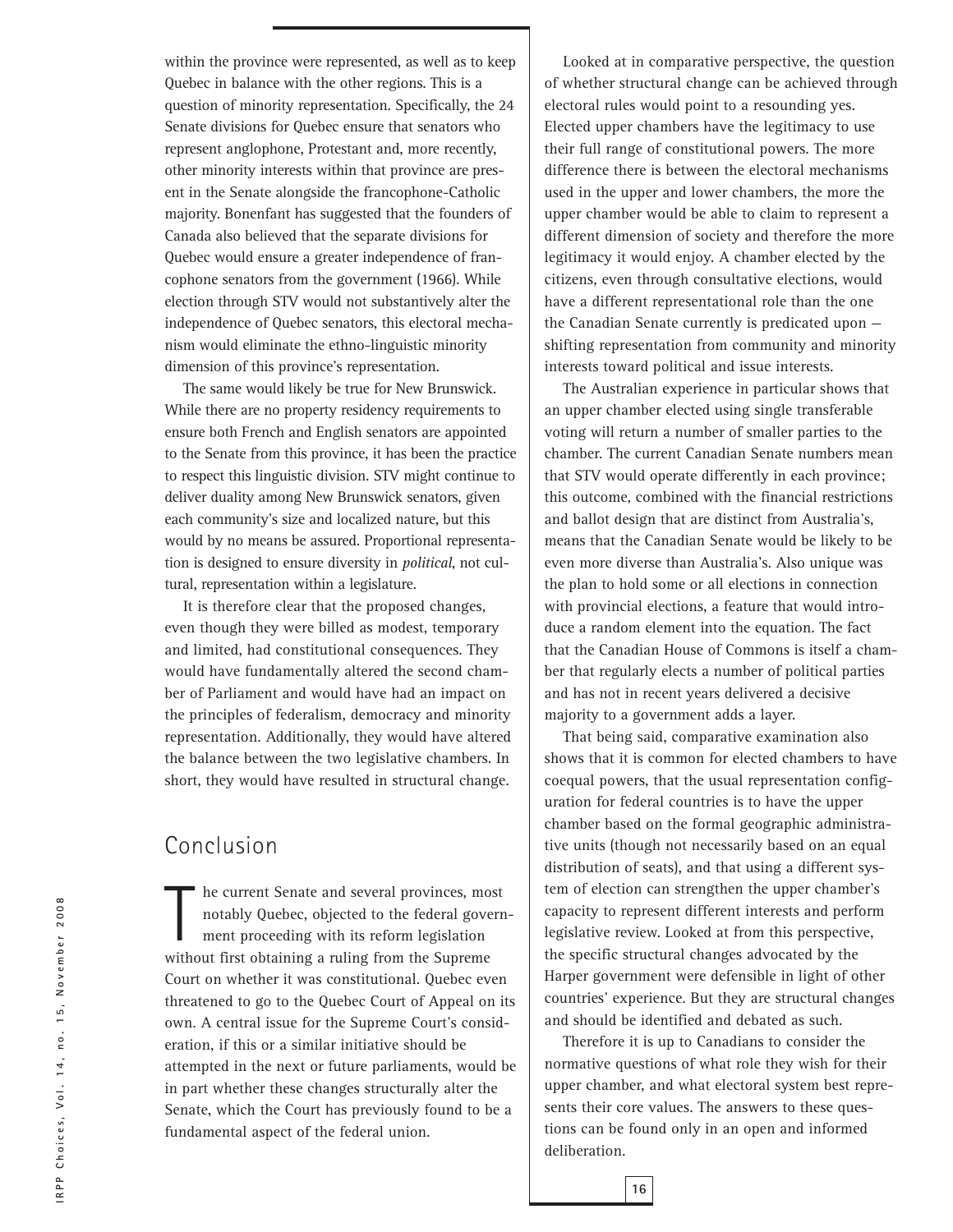#### **Notes**

- 1 Institutions of governance have a permanence, which is reinforced and protected by constitutionalism and the rule of law. Members of an institution will change regularly, as will the relative fortunes of political parties or groups, but the structures themselves remain largely stable. Structural change refers to change that is equally stable and permanent, and that occurs in the internal composition of the institution and in its interactive relations with other institutions of governance.
- 2 For example, Prince Edward Island held a referendum on mixed-member proportionality in 2005. British Columbia convened the Citizens' Assembly on Electoral Reform, which recommended a change to STV; the recommendation was also put to a referendum in 2005 (and a second one is planned for 2009). Ontario held its own citizens' assembly, which recommended a mixed-member proportionality system. This recommendation was put to Ontario citizens in a referendum in 2007.
- 3 Bicameral legislatures have two distinct assemblies within a single legislature. One of these assemblies is usually designated to be an elected chamber, whose representational structure comes close to representing the population equally. The chamber using "representation by population" is, with one exception, always given the label "first" or "lower" chamber (or house), as it is seen as closest to the people. The hierarchical designation "upper house" arose in countries where that body was used to represent aristocratic birth. The one exception is the Netherlands, where the name of the popularly elected chamber is Tweede Kamer (second chamber) and the formerly aristocratic chamber is named Eerste Kamer (first chamber), since it came into existence first. The terms "senate," "upper chamber" (or house) and "second chamber" (or house) will be used interchangeably throughout this study.
- 4 Unitary systems of government have only one constitutional level of government, but there are invariably local governments (such as city governments) established and assigned delegated authority to deliver certain services by the central government. Federal systems, however, have two formal levels of government to which the Constitution has assigned different or shared legislative and administrative responsibilities. Federalism, not unlike bicameralism, was designed to produce divided government and in the process create a series of checks on authority, ensure a diversity of representation and protect minority and sectional interests.
- 5 Tsebelis and Money qualify this broad statement by noting that the *Europa Yearbook* (1994) has only two minor exceptions to bicameral federations: the small Federated States of Micronesia and the United Arab Emirates (UAE) (1997, n8). Watts has reported that only two federal countries do not use bicameralism, though he identifies them as the UAE and Ethiopia (1996, 84). In table 1 we report five unicameral federal countries.
- 6 The United States is the primary outlier: representation in its senate is equal by states (two senators per state).

Australia and Switzerland are also often described as having senates based on equality, but in practice they assign only half the seats to territories and half-cantons, respectively, that they do to states and cantons.

- 7 Symbolic representation is the meaning or symbolic value that a representative engenders among the group that identifies with the representative; while substantive representation requires the representative to take specific actions and to advocate on behalf of the group and in its interest (Pitkin 1967).
- 8 Upper chambers are almost universally smaller, with the average size of upper chambers being 83 members and most being no more than 50 members (Patterson and Mughan 1999, 4).
- 9 To ensure differentiation in representation and thereby strengthen the review function, many upper chambers have specific terms of office that are both longer than terms in the lower house and for a different time frame. The average term for upper chambers ranges from three to nine years, with two-thirds of all senators serving for five years or less, and often terms are staggered so onethird or one-half are selected at any time (Patterson and Mughan 1999, 5).
- 10 In addition to these six, mixed-member proportionality (MMP) has also been discussed in Canada at the provincial level. In MMP, two systems, such as plurality and proportional representation, or majority and proportional representation, are combined within a single legislative chamber. It would be unusual to adopt MMP for one of the chambers in a bicameral legislature (though it has been proposed for the House of Commons in the past); instead, the usual approach would be to adopt a different electoral system for each chamber. For a detailed examination of these and other electoral systems and voting mechanisms see Blais and Massicotte (2002); Norris (1997); Bogdanor and Butler (1983); and Lijphart and Grofman (1986).
- 11 This year was chosen as a start date because in the following year a constitutional crisis occurred in Australia when the Governor General dismissed the Labour government because of its inability to get supply (approval for its budgetary expenditures) through the Senate. The House of Representatives is the confidence chamber, and there are constitutional provisions for breaking deadlocks in Australia, so such a crisis is unlikely to occur in the future (Smiley 1985). However, Australian governments have found their budget process increasingly subject to the influence of the Senate with the increase in minority parties (Uhr 1999, 95-7).
- 12 The STV system in Australia elects few independents. This is, in part, because of a ballot that allows voters to select a political party rather than deciding between candidates.
- 13 In addition, there is a provision (now exercised on the advice of the prime minister) to allow the governor general to temporarily increase the number of senators by adding one or two senators to each region equally. This was a provision placed in the Constitution by the British to overcome any possible impasse between the Commons and the Senate.

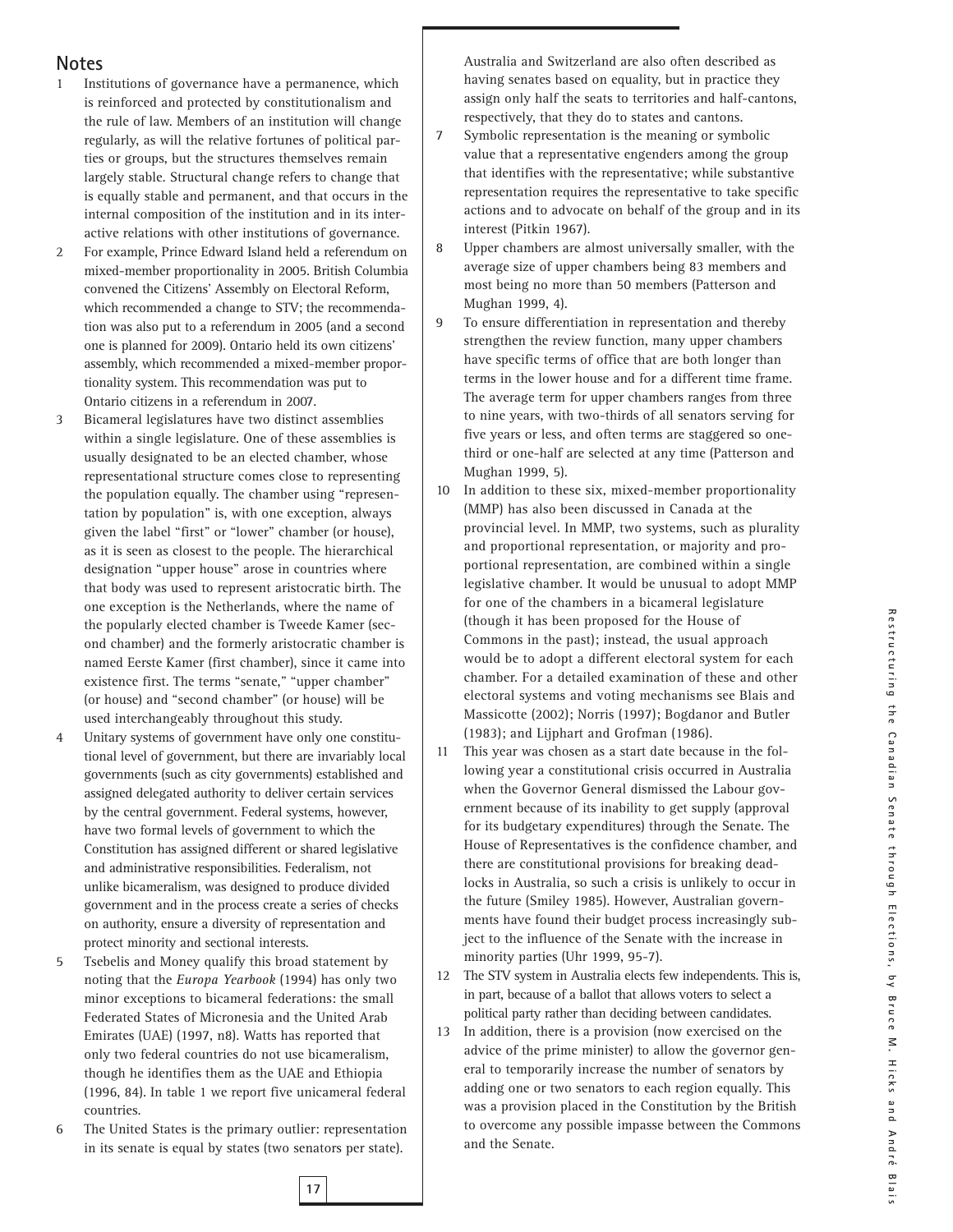- 14 Even at the time of Confederation Newfoundland was not expected to be included in the "Maritime division," and four additional seats were offered to this colony (Moore 1997). This was increased to six when the fourth "Western division" was created in the Senate by the *Constitution Act, 1915* (Hicks 2007). In addition to Newfoundland's six, the Yukon, Nunavut and Northwest Territories are each represented in the Senate by one member.
- 15 At the time of Confederation appointments were for life, but this was repealed and age 75 was set as the mandatory retirement age in the *Constitution Act, 1965*.
- 16 As noted earlier, Senate representation is based upon four regions of Canada: the Maritimes, Quebec, Ontario and the West. This legislation separates British Columbia from the Prairies as a fifth distinct region for the purposes of constitutional amendment. It is noteworthy that the Government of Canada had treated Canada as five distinct regions administratively for program delivery, regional directorates and ministerial office organization since the 1980s (Hicks 1990).
- 17 *Reference re Authority of Parliament in Relation to the Upper House*; alternately, *Re: Upper House*, [1980] 1 S.C.R. 54.
- 18 It was the opinion of the Standing Senate Committee on Legal and Constitutional Affairs (2007) that an 8 year term was insufficient to meet this constitutional test; it recommended a 15-year term and that the Bill be referred to the Supreme Court of Canada for a ruling on its constitutionality. The Bill had also allowed for renewable terms, but in response to the committee's suggestion that this might undermine the independence of the Senate if it remained an appointed, as opposed to an elected, body (as senators might wish to curry favour with the prime minister in order to get reappointed), the government made the terms nonrenewable in Bill C-19.
- 19 The Prime Minister appointed a senator after the 2006 election, in spite of his commitment to leave all vacancies unfilled until there were elections, so as to satisfy the constitutional principle that cabinet ministers must be members of one of the two chambers of Parliament. Following the recent election, he ruminated publicly about filling vacancies with Conservatives if the Senate does not pass this reform legislation when the new Parliament convenes (Mayeda 2008).
- 20 This goes to the claim that the Bill was not in fact an election law but merely a mechanism by which the prime minister could, if he or she wished, seek the opinion of residents in a province before appointing someone to the Senate. See the evidence of Dan McDougall, Director of Operations (Democratic Reform) of the Privy Council Office (Legislative Committee on Bill C-20 2008a).
- 21 The chief electoral officer was empowered to enter into arrangements with the provincial election commissions and to alter the provisions of the Act to conform to provincial laws and regulations.
- 22 The limit of \$150,000 on third-party spending during House of Commons elections was also tied to public financing of elections. Stephen Harper, when he was head of the National Citizens Coalition, had challenged the constitutionality of earlier limits in *Harper v. Canada* (*Attorney General*), [2004] 1 S.C.R. 827.
- 23 There are a number of animations on the Web that are effective in illustrating how votes are distributed under STV. The Citizens' Assembly of British Columbia has one at http://www.citizensassembly.bc.ca/flash/bcstv-count, explaining the system recommended for BC's legislature (STV was not adopted by the subsequent referendum). The state electoral office in South Australia has a series that explains different voting systems at http://www.seo.sa.gov.au/flash.htm
- 24 *Reference re Secession of Quebec*, [1998] 2 S.C.R. 217, 4-5.
- 25 Peter Hogg argues that the 1982 amending formulas have overtaken the *Re: Upper House* decision and should be treated as an explicit code governing future constitutional amendments (Special Senate Committee on Senate Reform 2006, 36-7). Monahan suggests that the applicable sections around the general amending formula constitute a codification of all matters that are of interest to the provinces in the wake of *Re: Upper House* (2002, 68).
- 26 Roger Gibbins has suggested that the threat of this legislation might create the "political dynamics that will enable us to carry the process forward" and force provinces like Quebec and Ontario to engage the federal government on its reform agenda — on its terms including opening discussion over the number of senators each province has been assigned (Legislative Committee on Bill C-20 2008b, 1545). Certainly the threat of irreversible change to the Senate would encourage provinces to negotiate (and to mount legal challenges), but there is no reason to assume that it would cause these two provinces to reduce the number of senators that they are guaranteed if they do nothing. Quebec's minister of intergovernmental affairs has already made it clear that his province opposes direct election and would not agree to a smaller proportion of senators, citing Ontario's George Brown from the Confederation debates, who acknowledged: "Our Lower Canadian friends have agreed to give us representation by population in the Lower House, on the express condition that they shall have equality in the Upper House. On no other condition could we have advanced a step and, for my part, I accept this in good faith" (Mar, Bountrogianni and Pelletier 2006, 14; also cited in *Reference re Authority of Parliament in Relation to the Upper House*; alternately, *Re: Upper House*, [1980] 1 S.C.R. 54). For its part, Ontario took the position in 2006 that it would want more seats, not fewer, in an elected Senate (Mar, Bountrogianni, and Pelletier 2006, 12). For a more detailed discussion on Senate numbers, and a possible solution, see Hicks (2007).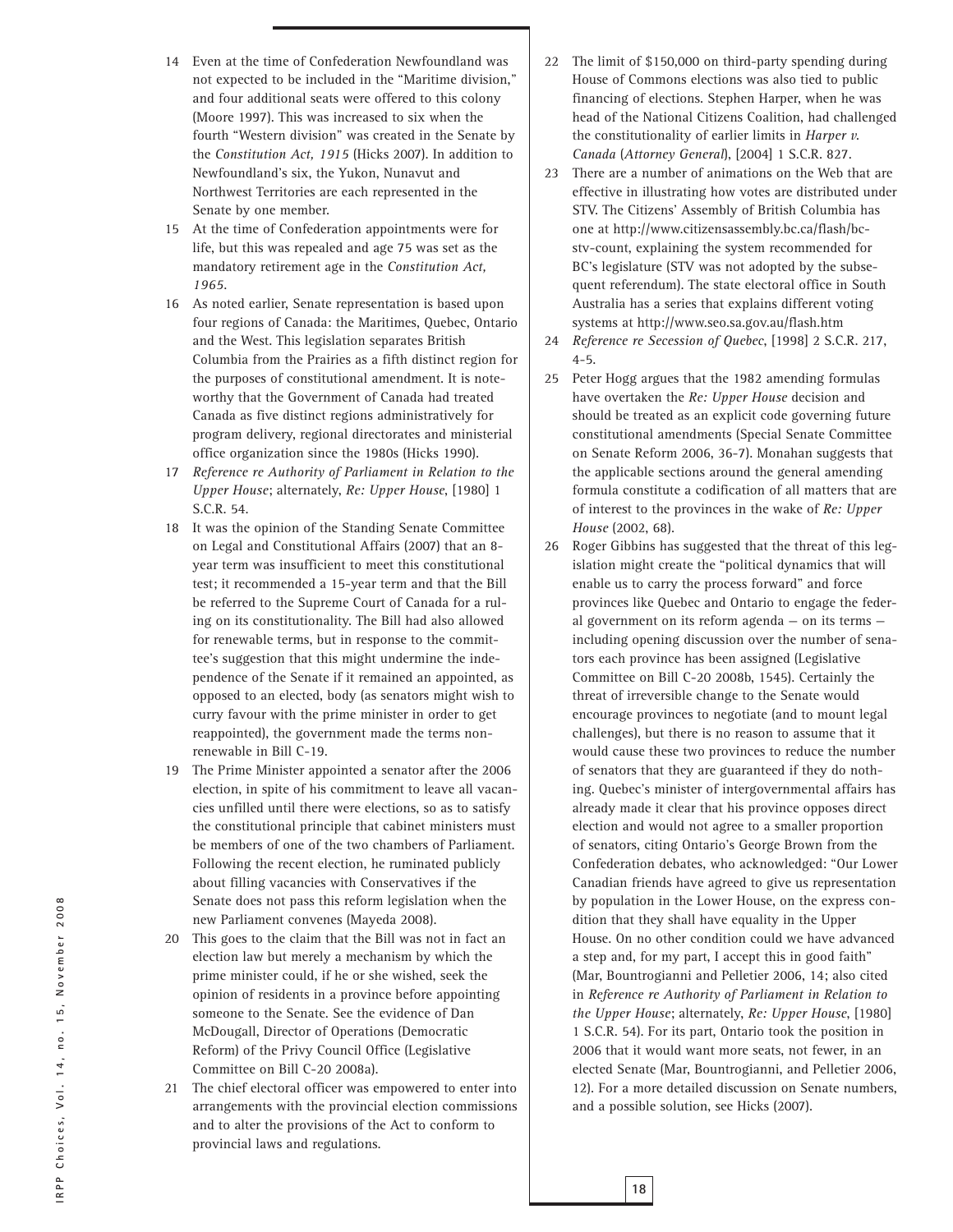#### **References**

Ajzenstat, Janet. 2003. "Bicameralism and Canada's Founders." In *Protecting Canadian Democracy: The Senate You Never Knew*, edited by Serge Joyal. Ottawa: Canadian Centre for Management Development.

Blais, André. 1988. "The Classification of Electoral Systems." *European Journal of Political Research* 16.

Blais, André, and Louis Massicotte. 2002. "Electoral Systems." In *Comparing Democracies 2: New Challenges in the Study of Elections and Voting*, edited by Lawrence LeDuc, Richard G. Niemi, and Pippa Norris. London: Sage Publications.

Bogdanor, Vernon, and David Butler, eds. 1983. *Democracy and Elections*. Cambridge: Cambridge University Press.

Bonenfant, Jean-Charles. 1966. *Le Sénat dans le fédéralisme canadien*. Report 4-a of the Royal Commission on Bilingualism and Biculturalism. Ottawa: Royal Commission on Bilingualism and Biculturalism.

Brennan, George, and Loren Lomasky. 1993. *Democracy and Decision*. Cambridge: Cambridge University Press.

Campbell, Colin. 1978. *The Canadian Senate: A Lobby from Within*. Toronto: Macmillan of Canada.

Central Intelligence Agency. 2008. *World Fact Book.* Accessed April 28, 2007 (table 1), and February 18, 2008 (table 2). https://www.cia.gov/library/publications/the-world-factbook

Desserud, Don. 2008. "Whither 91.1? The Constitutionality of Bill C-19: An Act to Limit Senate Tenure." Special Series: Working Papers on Senate Reform. Working Paper 2008-09. Kingston: Institute of Intergovernmental Relations, Queen's University.

Druckman, James N., and Michael F. Thies. 2002. "The Importance of Concurrence: The Impact of Bicameralism on Government Formation and Direction." *American Journal of Political Science* 46 (4).

Elections Canada. 2006a. "Final Candidates Election Expenses Limits." *General Election 2006,* January 16. Accessed November 4, 2008. http://www.elections.ca/ content.asp?section=pas&document=index&dir= 39ge/lim\_final&lang=e&textonly=false

- 2006b. "Table 3: Number of Ballots Cast and Voter Turnout." *Thirty-ninth General Election 2006, Official Voting Results*. Accessed November 4, 2008.

http://www.elections.ca/scripts/OVR2006/default.html *Europa Yearbook: A World Survey*. 1994. London: Europe Publications.

Forsey, Eugene. 1982. "The Canadian Senate." *The Parliamentarian* 63 (4).

———---. 1984. "Reform of the Canadian Senate." *The Parliamentarian* 65 (1).

Forum of Federations. 2007. "Federalism by Country." Accessed April 25, 2007. http://www.forumfed.org/ en/federalism/by\_country/index.php

Franks, C.E.S. 1987. *The Parliament of Canada*. Toronto: University of Toronto Press.

———---. 1999. "Not Dead Yet, But Should It Be Resurrected? The Canadian Senate." In *Senates: Bicameralism in the Contemporary World*, edited by Samuel C. Patterson and Anthony Mughan. Columbus: Ohio State University Press.

Heard, Andrew. 2008. "Constitutional Doubts about Bill C-20 and Senatorial Elections." Special Series: Working Papers on Senate Reform. Working Paper 2008-17. Kingston, ON: Institute of Intergovernmental Relations, Queen's University.

Hicks, Bruce M., ed. 1990. *The Directory of Government*. Toronto: Financial Post Company.

--. 2007. "Can a Middle Ground Be Found on Senate Numbers?" *Constitutional Forum* 16 (1).

- Inter-parliamentary Union. N.d. "Parline Database." Accessed March 24, 2007 (table 2), and May 30, 2008 (table 3). http://www.ipu.org/parline-e/parlinesearch.asp
- Jackson, Robert. 1995. "Executive-Legislative Relations in Australia." *Political Theory Newsletter* 7.

Joyal, Serge, ed. 2003. *Protecting Canadian Democracy: The Senate You Never Knew*. Ottawa: Canadian Centre for Management Development.

Katz, Richard S. 1980. *A Theory of Parties and Electoral Systems*. Baltimore: Johns Hopkins University Press.

Kunz, Frank Andrew. 1965. *The Modern Senate of Canada 1925-1963: A Re-appraisal*. Toronto: University of Toronto Press.

Lees-Smith, H.B. 1923. *Second Chambers in Theory and Practice*. London: George Allen and Unwin.

Legislative Committee on Bill C-20. 2008a. *Evidence*. Meeting 3, 2nd Session, 39th Parliament, April 2. Ottawa: House of Commons.

———---. 2008b. *Evidence*. Meeting 8, 2nd Session, 39th Parliament, May 14. Ottawa: House of Commons.

Lijphart, Arend. 1984. *Democracies: Patterns of Majoritarian and Consensus Government in Twenty-one Countries.* New Haven: Yale University Press.

———---. 1999. *Patterns of Democracy*. New Haven: Yale University Press.

Lijphart, Arend, and Bernard Grofman, eds. 1986. *Choosing an Electoral System*. New York: Praeger.

MacKay, Robert A. 1963. *The Unreformed Senate of Canada.* Rev. ed. Toronto: McClelland and Stewart.

Mallory, J.R. 1984. *The Structure of the Canadian Government*. Toronto: Gage.

Mar, Gary, Marie Bountrogianni, and Benoît Pelletier. 2006. "Round Table on Senate Reform." *Canadian Parliamentary Review* 29 (9).

Marriott, J.A.R. 1910. *Second Chambers: An Inductive Study in Political Science*. Oxford: Clarendon Press.

Martin, Pierre. 1997. *Les systèmes électoraux et les modes de scrutin*. Paris: Montchrestien.

Mastias, Jean, and Jean Grangé. 1987. *Les secondes chambres du Parlement en Europe Occidentale*. Paris: Economica.

Mayeda, Andrew. 2008. "Reform Senate or We'll Appoint Conservatives, Harper Earns." *Ottawa Citizen*, October 16.

McCormick, Peter, Ernest C. Manning, and Gordon Gibson. 1981. *Regional Representation: The Canadian Partnership*. Calgary: Canada West Foundation.

Monahan, Patrick J. 2002. *Constitutional Law*. Toronto: Irwin Law.

Moore, Christopher. 1997. *1867: How the Fathers Made a Deal*. Toronto: McClelland and Stewart.

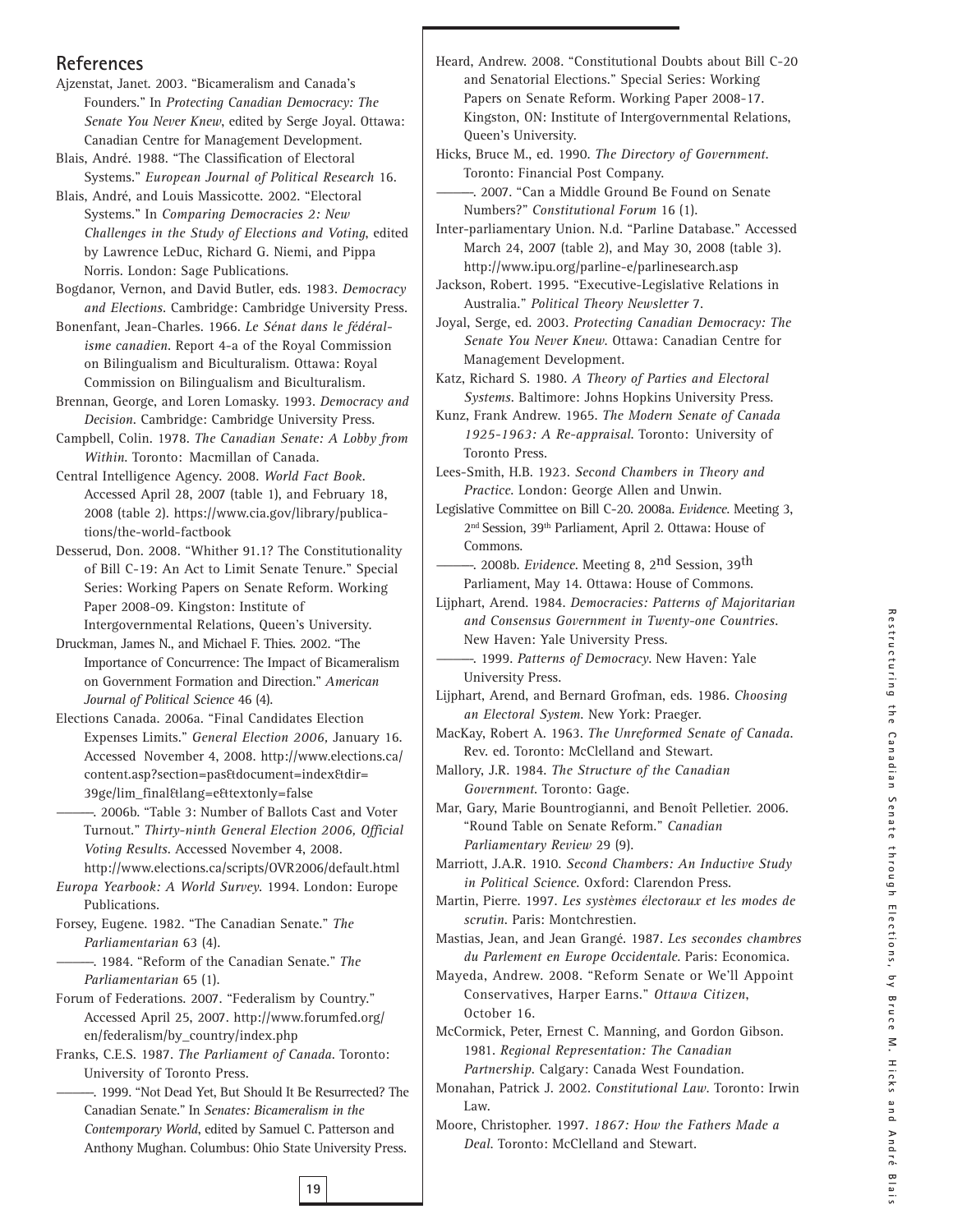Norris, Pippa. 1997. "Choosing Electoral Systems: Proportional, Majoritarian and Mixed Systems." *International Political Science Review* 18 (3).

Parliament of Australia. 2007. "Electing Australia's Senators." Senate Brief No. 1. Accesed November 4, 2008. http://www.aph.gov.au/senate/pubs/briefs/brief01.htm

Patterson, Samuel C. 1999. Foreword to *Senates: Bicameralism in the Contemporary World*, edited by Samuel C. Patterson and Anthony Mughan. Columbus: Ohio State University Press.

Patterson, Samuel C., and Anthony Mughan, eds. 1999. *Senates: Bicameralism in the Contemporary World*. Columbus: Ohio State University Press.

Pitkin, Hanna. 1967. *The Concept of Representation*. Berkeley: University of California Press.

Rae, Douglas W. 1967. *The Political Consequences of Electoral Laws*. New Haven: Yale University Press.

Reynolds, Andrew, and Ben Reilly. 1997. *The International IDEA Handbook of Electoral System Design*. Stockholm: International Institute for Democracy and Electoral Assistance.

Rossiter, Clinton, ed. 1961. *The Federalist Papers: Alexander Hamilton, James Madison, and John Jay.* New York: Mentor, 1961.

Rule, Wilma. 1992. "Multimember Legislative Districts: Majority and Anglo Women's and Men's Recruitment Opportunity." In *United States Electoral Systems: Their Impact on Women and Minorities*, edited by Wilma Rule and Joseph F. Zimmerman. New York: Praeger.

Rule, Wilma, and Pippa Norris. 1992. "Anglo and Minority Women's Underrepresentation in Congress: Is the Electoral System the Culprit?" In *United States Electoral Systems: Their Impact on Women and Minorities*, edited by Wilma Rule and Joseph F. Zimmerman. New York: Praeger.

Russell, Meg. 2000. *Reforming the House of Lords: Lessons from Overseas*. Oxford: Oxford University Press.

Senate of Canada. 2008a. "Senators by Date of Retirement." Accessed November 4, 2008. http://www.parl.gc.ca/common/senmemb/senate/ isenator.asp?sortord=R&Language=E

———---. 2008b. "Standings in the Senate." Accessed November 4, 2008. http://www.parl.gc.ca/ common/senmemb/senate/ps-e.htm

Sharman, Campbell. 2008. "Political Legitimacy for an Appointed Senate." *IRPP Choices* 14 (11).

Shell, Donald. 2003. "The History of Bicameralism." *Journal of Legislative Studies* 7 (1).

Silva, Ruth C. 1964. "Compared Values of the Single- and the Multi-member Legislative District." *Western Political Quarterly* 17 (3).

Smiley, Donald. 1985. *An Elected Senate for Canada? Clues from the Australian Experience*. Kingston, ON: Institute of Intergovernmental Relations, Queen's University.

Smith, David E. 2003. *The Canadian Senate in Bicameral Perspective*. Toronto: University of Toronto Press.

Special Senate Committee on Senate Reform. 2006. *Evidence*. Meeting 4, 1<sup>st</sup> Session, 39<sup>th</sup> Parliament, September 20. Ottawa: Senate of Canada.

Standing Senate Committee on Legal and Constitutional Affairs. 2007. *Thirteenth Report*, June 12. Ottawa: Senate of Canada.

Stilborn, Jack. 2003. "Forty Years of Not Reforming the Senate." In *Protecting Canadian Democracy: The Senate You Never Knew*, edited by Serge Joyal. Ottawa: Canadian Centre for Management Development.

Taagepera, Rein, and Matthew Soberg Shugart. 1989. *Seats and Votes: The Effects and Determinants of Electoral Systems*. New Haven: Yale University Press.

Temperley, Harold W. 1910. *Senates and Upper Chambers.* London: Chapman and Hall.

Thaysen, Uwe, and Roger H. Davidson. 1990. "Problems of Legislative Comparisons." In *The U.S. Congress and the German Bundestag: Comparisons of Democratic Processes*, edited by Uwe Thaysen, Roger H. Davidson, and Robert Gerald Livingston. Boulder, CO: Westview Press.

Tsebelis, George. 2002. *Veto Players: How Political Institutions Work*. New York, NY: Russell Sage Foundation.

Tsebelis, George, and Jeannette Money. 1992. "Cicero's Puzzle: Upper House Power in Bicameral Perspective." *International Political Science Review* 13 (1).

———---. 1997. *Bicameralism*. Cambridge, UK: Cambridge University Press.

Turner, Frank M., ed. (Burke 1791). 2003. *Reflections on the Revolution in France.* New Haven: Yale University Press.

Uhr, John. 1999. "The Australian Senate." In *Senates: Bicameralism in the Contemporary World*, edited by Samuel C. Patterson and Anthony Mughan. Columbus: Ohio State University Press.

———---. 2006. "Bicameralism." In *The Oxford Handbook of Political Institutions,* edited by R.A.W. Rhodes, Sarah A. Binder, and Bert A. Rockman. Oxford: Oxford University Press.

Watts, Ronald L. 1996. *Comparing Federal Systems in the 1990s*. Kingston, ON: Institute of Intergovernmental Relations, Queen's University.

--. 2003. "Bicameralism in Federal Parliamentary Systems." In *Protecting Canadian Democracy: The Senate You Never Knew*, edited by Serge Joyal. Ottawa: Canadian Centre for Management Development.

Welch, Susan, and Donley T. Studlar. 1990. "Multi-member Districts and the Representation of Women: Evidence from Britain and the United States." *Journal of Politics* 52 (2).

**20**

IRPP Choices, Vol. 14, no. 15, November 2008 IRPP Choices, Vol. 14, no. 15, November 2008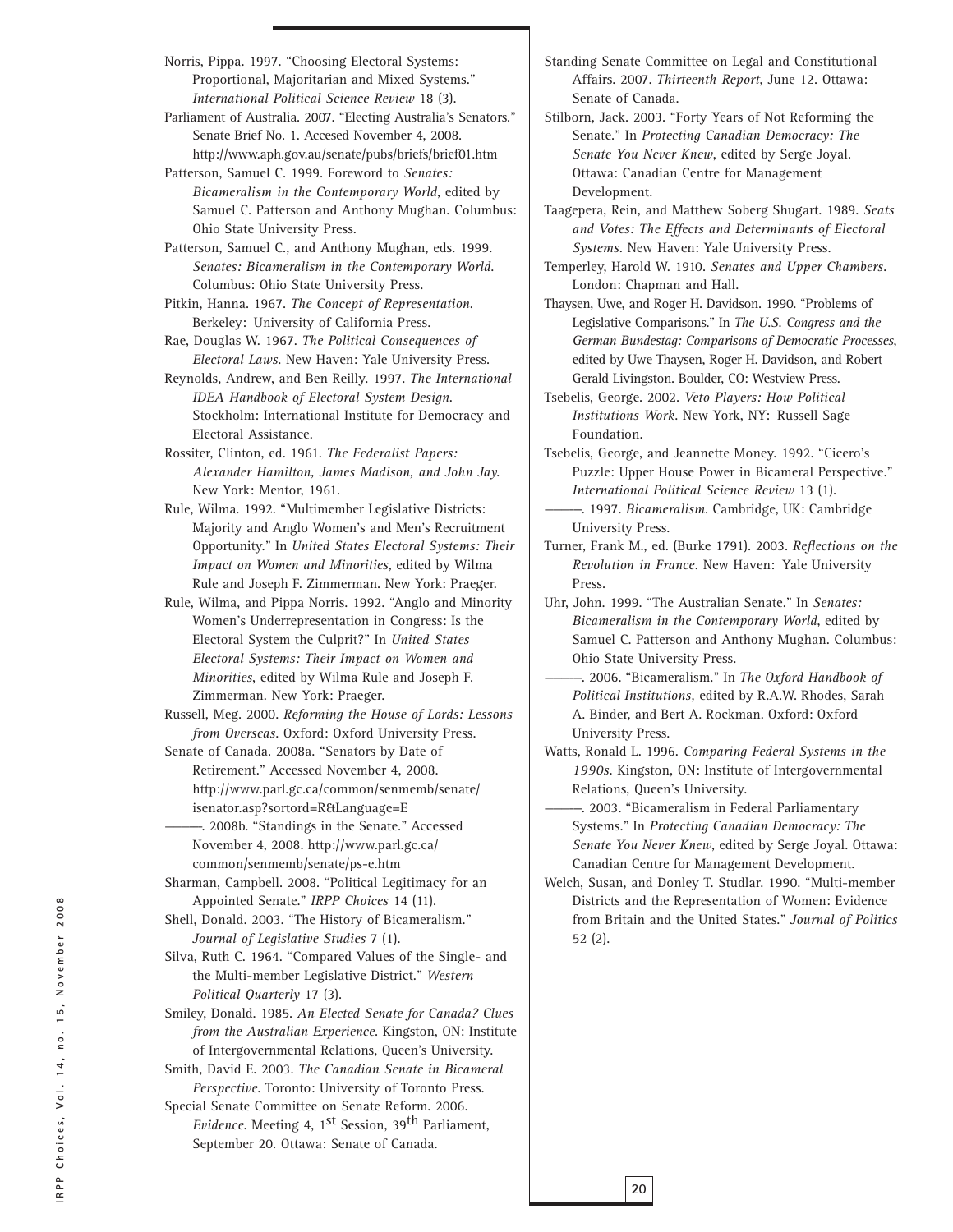#### Restructuring the Canadian<br>
Senate through Elections Senate through Elections *Bruce M. Hicks and André Blais*

vant sa dissolution, la 39<sup>e</sup> législature devait étudier deux textes de loi censés donner le coup d'envoi à une réforme du Sénat, à savoir les projets de loi C-19 (sur la durée du mandat des sénateurs) et C-20 (sur les consultations concernant la nomination des sénateurs)*.* Ces deux lois combinées auraient transformé le Sénat actuel qui est, en vertu de la Constitution, une assemblée non élue dont les membres peuvent siéger jusqu'à 75 ans, en une assemblée dont les membres seraient élus pour un mandat de huit ans. Les élections seraient tenues à l'échelle des provinces selon une formule de représentation proportionnelle. Avec la réélection des conservateurs, ces questions sont restées à l'avant-plan. Le Sénat et plusieurs provinces, notamment le Québec, se sont objectés à ce que le gouvernement Harper mette en œuvre ces modifications sans que la Cour suprême ne se prononce sur la constitutionnalité des projets de loi. Le Québec a même menacé d'en référer à sa propre Cour d'appel. Si ces modifications proposées sont portées devant la Cour suprême, il sera très important pour celle-ci d'établir si elles changeraient la structure du Parlement canadien.

Pour examiner cette question, les auteurs de cette étude, Bruce Hicks et André Blais, se tournent vers d'autres pays dont la Chambre haute est soit nommée, soit élue, et ils analysent les différents systèmes électoraux envisagés pour le Sénat canadien. La recherche montre que les sénats élus sont mieux en mesure d'exercer l'ensemble de leurs pouvoirs. Ce qu'expliquerait en partie la perception publique de leur légitimité, qui serait renforcée selon les auteurs si des élections « consultatives » étaient tenues suivant les propositions du gouvernement. Autrement dit, le seul fait d'élire le Sénat influerait sur sa légitimité et ses pouvoirs.

Les auteurs soutiennent que l'intégration d'un ou deux sénateurs élus ne modifierait sans doute pas l'institution de manière fondamentale ou irréversible, mais que celle-ci serait éventuellement bel et bien transformée par une masse critique de sénateurs élus. À l'heure actuelle, 16 postes de sénateurs sont à pourvoir. Dès l'an prochain, le quart du Sénat pourrait être élu et plus de la moitié d'ici à 2014. On peut donc raisonnablement penser qu'il y aurait tôt ou tard un nombre suffisant de sénateurs élus pour inciter le Sénat à s'opposer régulièrement au gouvernement et à la Chambre des communes, de même qu'à établir une convention constitutionnelle prévoyant que toute future désignation au Sénat se fasse par voie de scrutin.

Sans compter que différents systèmes électoraux produiraient entre les partis un équilibre différent et une

cohésion tout aussi variable au sein des partis. Plus les mécanismes servant à élire les chambres haute et basse varieraient, plus la représentation des partis serait diverse et plus les deux chambres pourraient prétendre représenter différentes dimensions de la société. Cela aurait aussi une incidence sur la légitimité et le degré d'indépendance dont jouiraient les sénateurs.

L'expérience australienne montre qu'une Chambre haute élue au scrutin à vote unique transférable, soit la formule de représentation proportionnelle préconisée par le gouvernement canadien, renverrait certains petits partis à une seconde chambre. Mais contrairement à l'Australie, le Canada élit déjà quatre ou cinq partis politiques à la Chambre des communes.

L'élection du Sénat modifierait aussi la nature de la représentation. Le Sénat actuel a été nommé en vue de représenter des intérêts régionaux et sectoriels, la minorité anglophone du Québec par exemple. Or, bien que la représentation proportionnelle soit conçue pour assurer la diversité d'une assemblée législative, elle le fait par voie de représentation politique et non en représentant les minorités culturelles.

Le mode de scrutin à vote unique transférable s'appliquerait aussi différemment dans chaque province selon les dimensions de celle-ci et le nombre de sièges en jeu. La Constitution n'ayant pas été modifiée, le nombre de sénateurs auquel chaque province a droit resterait le même. C'est donc dire qu'il pourrait y avoir jusqu'à 12 sièges et plus en jeu dans les grandes provinces comme l'Ontario, et que les candidats qui se présentent à l'élection dans cette province pourraient dépenser chacun jusqu'à 8,5 millions de dollars pour atteindre un quota de suffrages aussi bas que 435 000. On notera que ces questions pratiques n'ont fait l'objet jusqu'à présent d'aucun véritable débat.

Si les auteurs examinent en détail les répercussions sur le Sénat de l'élection de ses membres, ils ne formulent aucune recommandation quant à l'adoption des propositions. En fait, ils notent que l'expérience comparative montre que le système préconisé par le gouvernement est fidèle à la configuration des chambres hautes d'autres pays. De telles modifications changeraient toutefois la structure du Parlement et le rapport entre les assemblées législatives haute et basse. Aussi jugent-ils important que les Canadiens entament un dialogue sur le rôle qu'ils souhaitent confier à leur Chambre haute et sur le système électoral le mieux en mesure d'incarner leurs valeurs fondamentales.